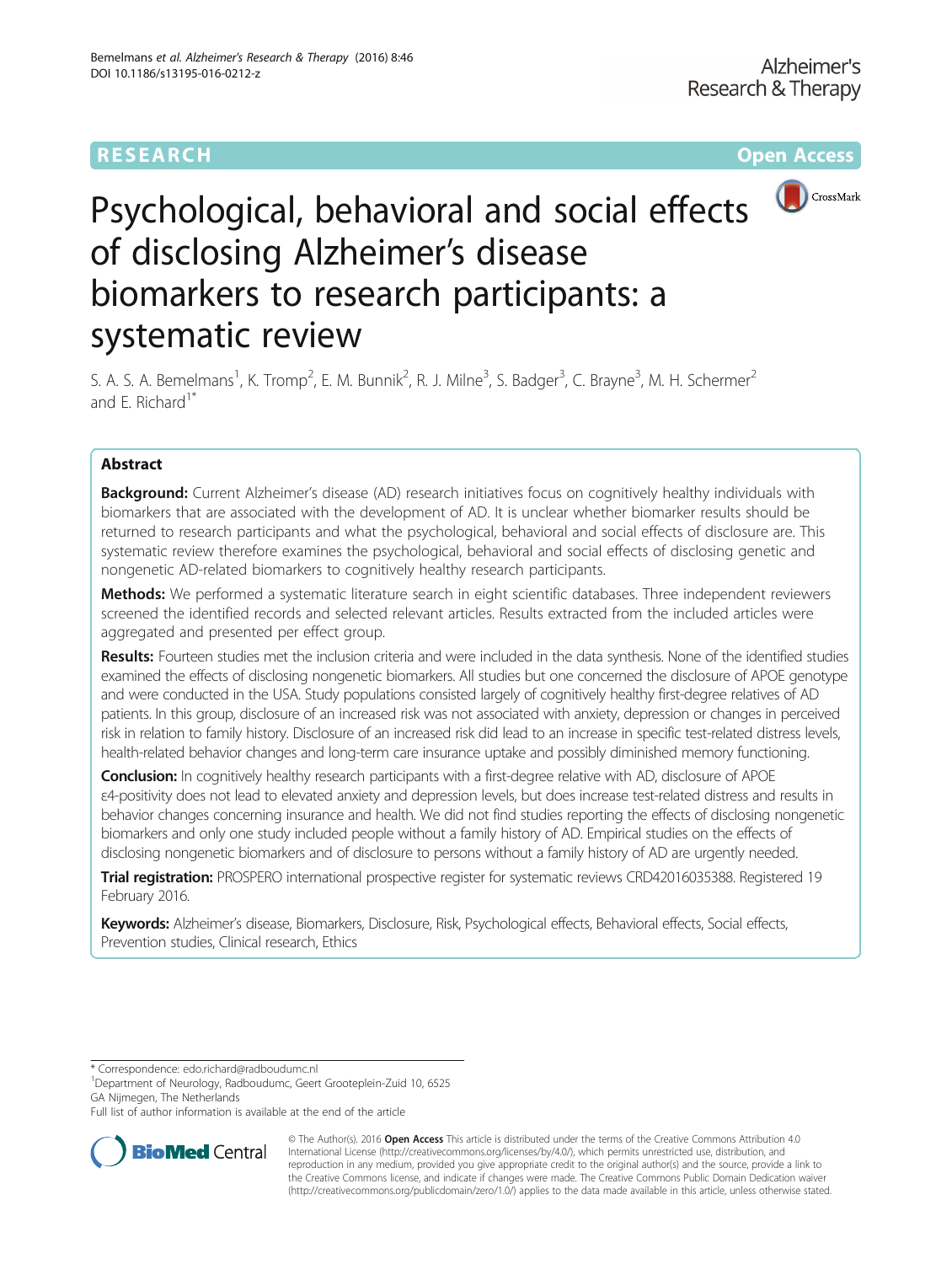# Background

Despite numerous studies conducted in the past two decades, there are currently no effective disease-modifying treatments or evidence-based preventive interventions for Alzheimer's disease (AD) [\[1\]](#page-15-0). Because the pathological processes underlying the development of clinical AD are thought to precede the onset of symptoms by years to decades [[2](#page-15-0)–[4\]](#page-15-0), previous interventions aiming to prevent AD may have been initiated too late in the disease process. Recently, research initiatives have therefore turned to people who are cognitively healthy but supposedly at increased risk of developing AD on the basis of AD-related biomarkers, in order to slow down or halt the pathological processes and prevent the onset of clinical AD symptoms [\[5, 6](#page-15-0)]. Examples of these biomarkers are low amyloid beta 42 and high total or phosphorylated tau levels in cerebrospinal fluid (CSF) [[7](#page-16-0)], positive amyloid PET scans [\[8](#page-16-0)] and genetic markers such as the apolipoprotein E (APOE) ε4 genotype [\[9\]](#page-16-0).

When biomarker examinations are performed in the context of research in people without cognitive complaints, the question arises of whether the results of these examinations should actively be returned to study participants.

Whether active disclosure of biomarker status should be pursued depends on the potential benefit but also potential harm it may cause to research participants. Of all health risks people face in life, many people in both Europe and the USA fear developing AD the most [\[10, 11](#page-16-0)]. APOE genetic testing and nongenetic biomarkers such as brain amyloid imaging may indicate an increased risk of developing AD, but do not predict with certainty if and when someone will develop clinical symptoms [[12](#page-16-0), [13\]](#page-16-0); the link between, for instance, amyloid positivity and cognitive decline remains particularly elusive [[14](#page-16-0)–[16](#page-16-0)]. Moreover, because there is no disease-modifying treatment or prevention strategy available, the possibility to act upon an increased risk of AD is limited. Based on these considerations, it is plausible that the disclosure of AD-related biomarkers is associated with an unfavorable balance of risks and benefits for some people.

Empirical evidence for the effects of AD genetic susceptibility testing has been reviewed previously [\[17](#page-16-0), [18](#page-16-0)]. Recent prevention studies do not select individuals solely on the basis of their genotype but also on the basis of nongenetic biomarkers [\[5, 6\]](#page-15-0). The impact of disclosing these nongenetic results, which inform research participants of an ongoing pathological process in their brains, is potentially different from the impact of genotype disclosure, which informs of a risk. The effects of disclosing nongenetic AD biomarkers to cognitively healthy research participants have not been reviewed systematically. This systematic review therefore addresses the following question: what are the psychological, behavioral and social effects of disclosing genetic and nongenetic AD-related biomarkers to cognitively healthy research participants?

# **Methods**

This systematic review is reported in accordance with the Preferred Reporting Items for Systematic Review and Meta-analyses (PRISMA) statement [\[19\]](#page-16-0).

# Data sources and search strategy

We conducted a systematic literature search in eight electronic databases on April 28, 2015: Embase, Medline, PsycINFO, Cumulative Index to Nursing and Allied Health Literature (CINAHL), Cochrane Central Register of Controlled Trials, Web of Science, PubMed and Google Scholar. The search strategy was developed in collaboration with an information specialist from the Erasmus Medical Centre Medical Library. Search terms used were variations on the key words: dementia, biological markers, genetic testing, disease risk, disclosure, and psychological, behavioral and social factors. The full search strategies for all databases are presented in Additional file [1](#page-15-0). Reference lists of included articles were hand searched for additional studies.

# Inclusion and exclusion criteria

Articles were included if they: reported on empirical evidence; were published in peer-reviewed journals; were written in English; and reported on actual or hypothetical disclosure. Psychological effects were defined as effects on emotions, mood and cognition. Behavioral effects were defined as changes in behavior that were likely to be caused by the disclosure. Social effects were defined as effects on individuals in their social context. Studies were excluded if they concerned participants who were previously diagnosed with dementia or MCI; or who had a family history of monogenetic AD. If multiple articles reported on the same outcome measures of a single study, the most relevant or extensive report was selected. Excluded studies and reasons for exclusion were documented (see Fig. [1](#page-2-0)).

#### Study selection

Duplicates were removed after retrieving records from the search strategy. In the screening phase, titles and abstracts were independently screened by three reviewers (SASAB, KT and EMB) for eligibility to the research question. In the eligibility phase, full-text articles were assessed by the same three reviewers. In the case of discrepancy between the reviewers, consensus was reached after discussion.

#### Data extraction and study quality assessment

Data were extracted from the included studies by one reviewer (SASAB) using a data extraction form (see Additional file [2\)](#page-15-0) that was collaboratively designed and piloted (KT, EMB and ER). We extracted data regarding the main outcome measures (psychological, behavioral and social effects), and additional information on study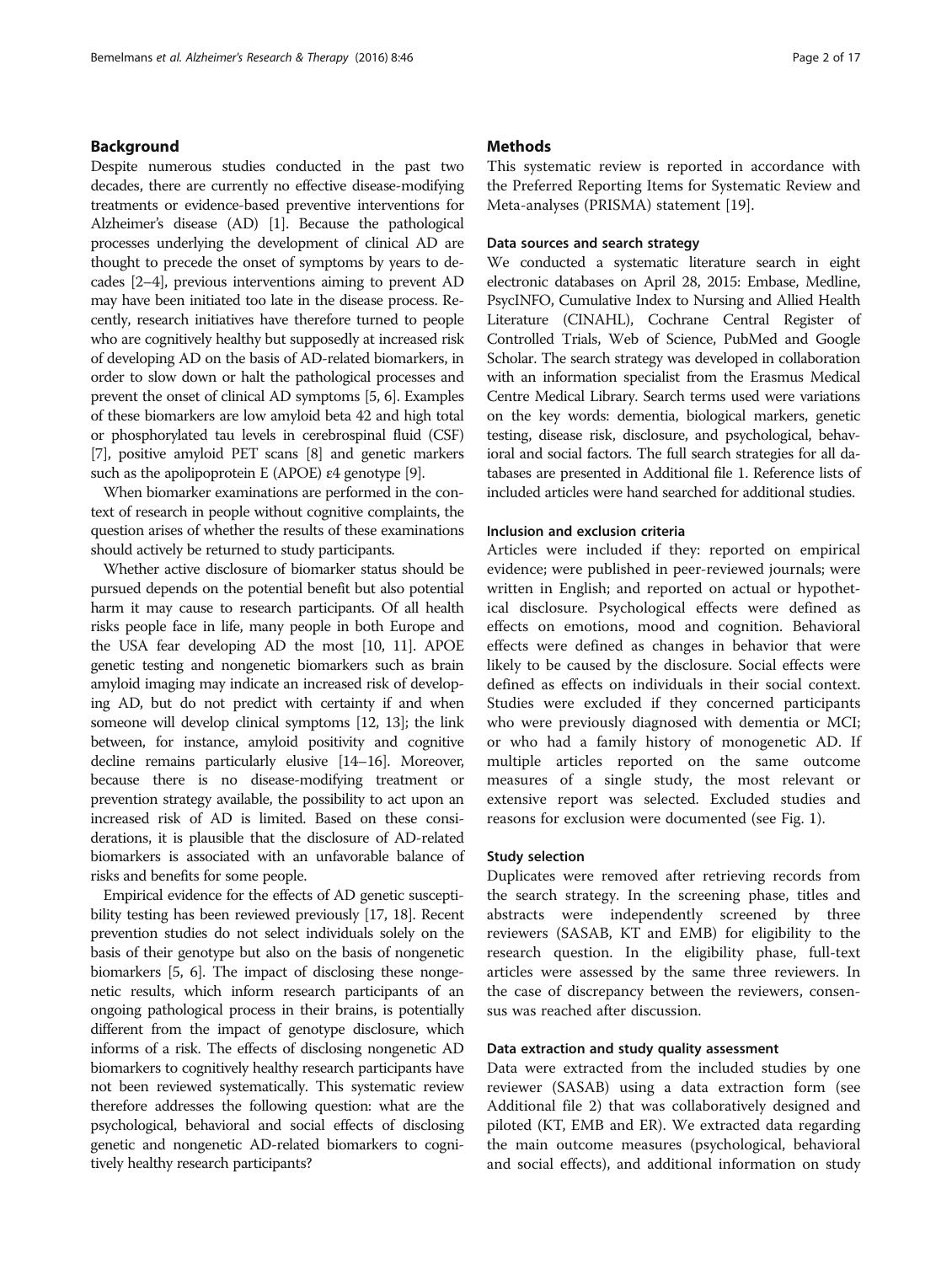<span id="page-2-0"></span>

design, characteristics and population, content and method of disclosure, other outcome measures and funding sources. The risk of bias in quantitative studies was evaluated with the Cochrane Collaboration's tool for assessing risk of bias, insofar as checklist items were

applicable [[20\]](#page-16-0). Qualitative studies were assessed with the Critical Appraisal Skills Programme checklist for quality assessment of qualitative research [\[21\]](#page-16-0). Studies with a high risk of bias were excluded from data synthesis.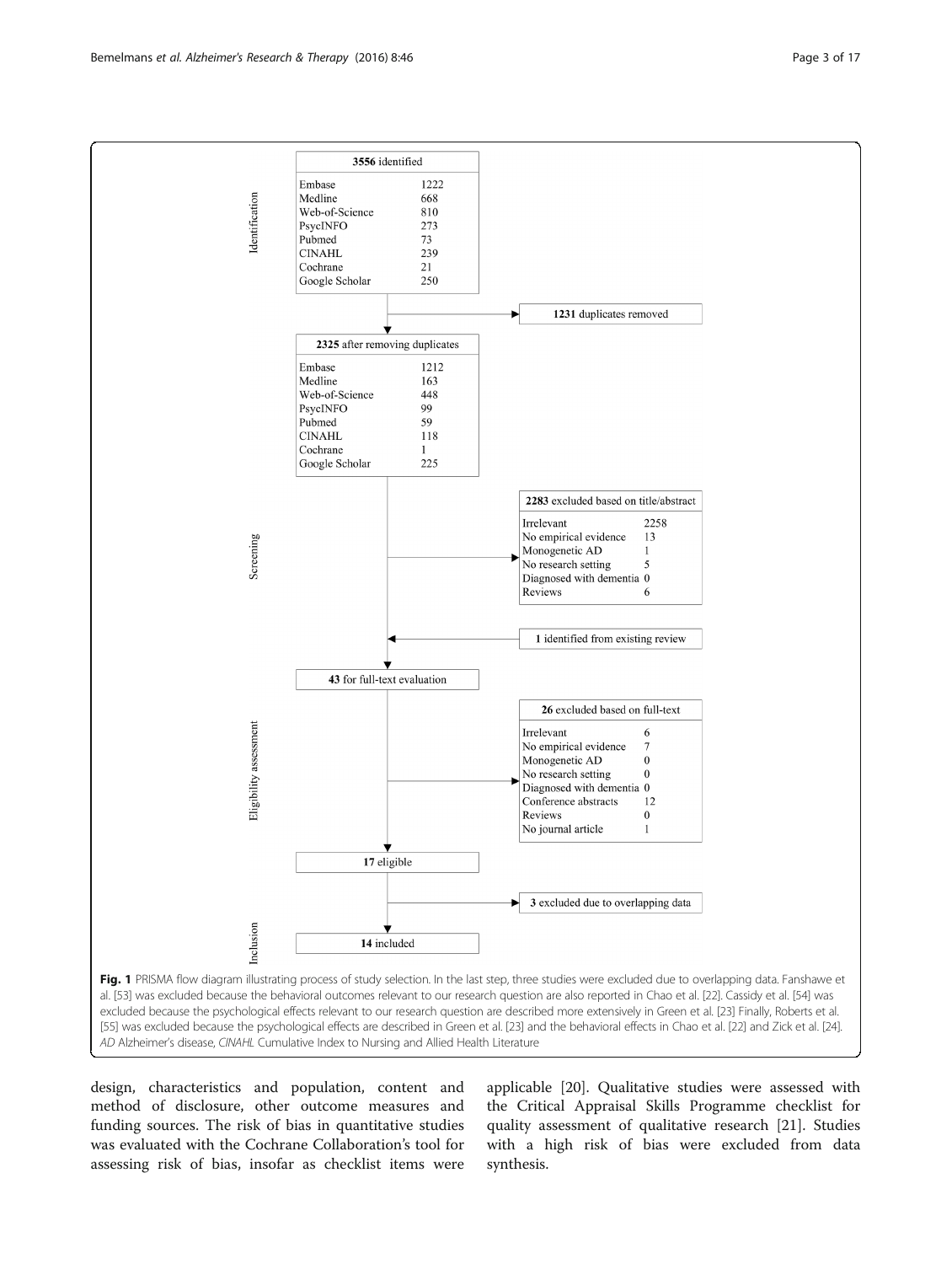# Data synthesis

Reported outcomes were both quantitative and qualitative in nature and varied widely between studies, so we composed a metasummary of the reported effects. First, we extracted data on the effects of disclosure from the results sections of the eligible studies. Second, we grouped these effects per outcome measure: psychological, behavioral or social effects.

# Results

# Study selection and quality assessment

A PRISMA flowchart for the results of the study selection is shown in Fig. [1](#page-2-0). The electronic database searches generated 2325 unique records. After screening titles and abstracts, 43 records were evaluated in full text for eligibility. After this evaluation, 17 articles were deemed eligible. Three articles were excluded due to overlapping data, because they reported on the same outcome measures of a single study as other included articles. Fourteen articles were eventually identified for data extraction and data synthesis.

For each article, the main potential types and sources of bias were identified (see Additional file [3\)](#page-15-0). All 14 articles assessed were considered not to have a high risk of bias and to be of sufficient quality for inclusion in the data synthesis of this systematic review [[22](#page-16-0)–[35](#page-16-0)].

#### Study characteristics of included studies

Of the 14 included studies, two were qualitative studies (interviews) and 12 were quantitative studies. The qualitative studies included 60 and 79 participants [\[25, 26\]](#page-16-0). The populations of the quantitative studies varied between 76 and 343 participants, with the exception of one article describing two studies ( $n = 743$ ) [[27](#page-16-0)] and an online survey on hypothetical risk disclosure  $(n = 4036)$  [[28](#page-16-0)]. In most studies, follow-up assessments were conducted after 6 weeks, 6 months and 12 months. All 14 studies were performed in the USA. Of these 14 studies, 11 reported on data collected in the REVEAL studies. The REVEAL studies are multicenter randomized controlled trials examining the effects of (REVEAL I) and different methods for (REVEAL II and III) APOE genotype disclosure in first-degree relatives (FDRs) of patients with AD. In the REVEAL I study, participants underwent APOE genetic testing and were randomized to receive either their genotype and a lifetime AD risk estimate incorporating this result (the disclosure group) or a risk estimate on the basis of family history, sex and age only (the nondisclosure group) [[23](#page-16-0)]. In the REVEAL II study, everyone received their APOE genotype and participants were randomized to an extended or condensed disclosure protocol with either a face-to-face meeting or an information brochure prior to testing, while both groups had a face-to-face disclosure session [\[29\]](#page-16-0). No articles on the actual disclosure of nongenetic biomarkers were identified, although the only article describing hypothetical consequences of disclosure referred to nongenetic biomarker testing [[28](#page-16-0)]. Whereas most studies examined the difference in outcome of interest between those receiving ε4-positive and ε4-negative results, none of them analyzed ε4 heterozygotes and ε4 homozygotes separately. Table [1](#page-4-0) presents an overview of the study characteristics.

# Data synthesis

Of the 14 included studies, six reported on psychological effects, six on behavioral effects and four on social effects (two studies reported on two types of effects). Results from all included studies are summarized in Table [2](#page-5-0).

# Psychological effects

Six studies reported on psychological effects, including anxiety, depression, test-related distress, coping and memory functioning [[23, 25](#page-16-0), [29](#page-16-0)–[32](#page-16-0)]. In three studies, anxiety, depression and test-related distress levels were determined with the Beck Anxiety Inventory (BAI), the Center for Epidemiological Studies Depression Scale (CES-D) and the Impact of Event Scale (IES) respectively [[23, 29, 31](#page-16-0)]. One study evaluated coping by means of a self-developed questionnaire [\[30\]](#page-16-0), and another via interviews [[25](#page-16-0)]. One study assessed objective memory functioning using the Logical memory subtest of the Wechsler Memory Scale Revised (WMS-R) and the Rey-Osterrieth Complex Figure Test (ROCFT), and assessed subjective memory functioning with the Metamemory in Adulthood (MIA) questionnaire and the Memory Functioning Questionnaire (MFQ) [[32\]](#page-16-0).

#### Anxiety

REVEAL I showed that, in FDRs of AD patients, there were no differences in anxiety levels between APOE ε4-positive participants, ε4-negative participants and the nondisclosure group [\[23](#page-16-0), [29\]](#page-16-0). REVEAL II showed that anxiety levels were equal among the different disclosure protocols [\[29\]](#page-16-0). In both studies, anxiety levels on the BAI were on average below the clinical cutoff score of 16 [\[23, 29\]](#page-16-0). Telling the testing result to a friend was associated with a decrease in anxiety level [\[31](#page-16-0)].

#### Depression

REVEAL I showed no differences in postdisclosure depression levels between ε4 carriers, ε4-negative participants and the nondisclosure group [[23\]](#page-16-0). In REVEAL II, depression levels were equal in the different disclosure protocols [[29\]](#page-16-0). In both studies, depression levels on the CES-D were on average below the clinical cutoff point of 16 [\[23, 29](#page-16-0)]. Twenty-four REVEAL II participants (9 %) reported depression scores above the clinical cutoff point 12 months post disclosure, and 21 of these 24 had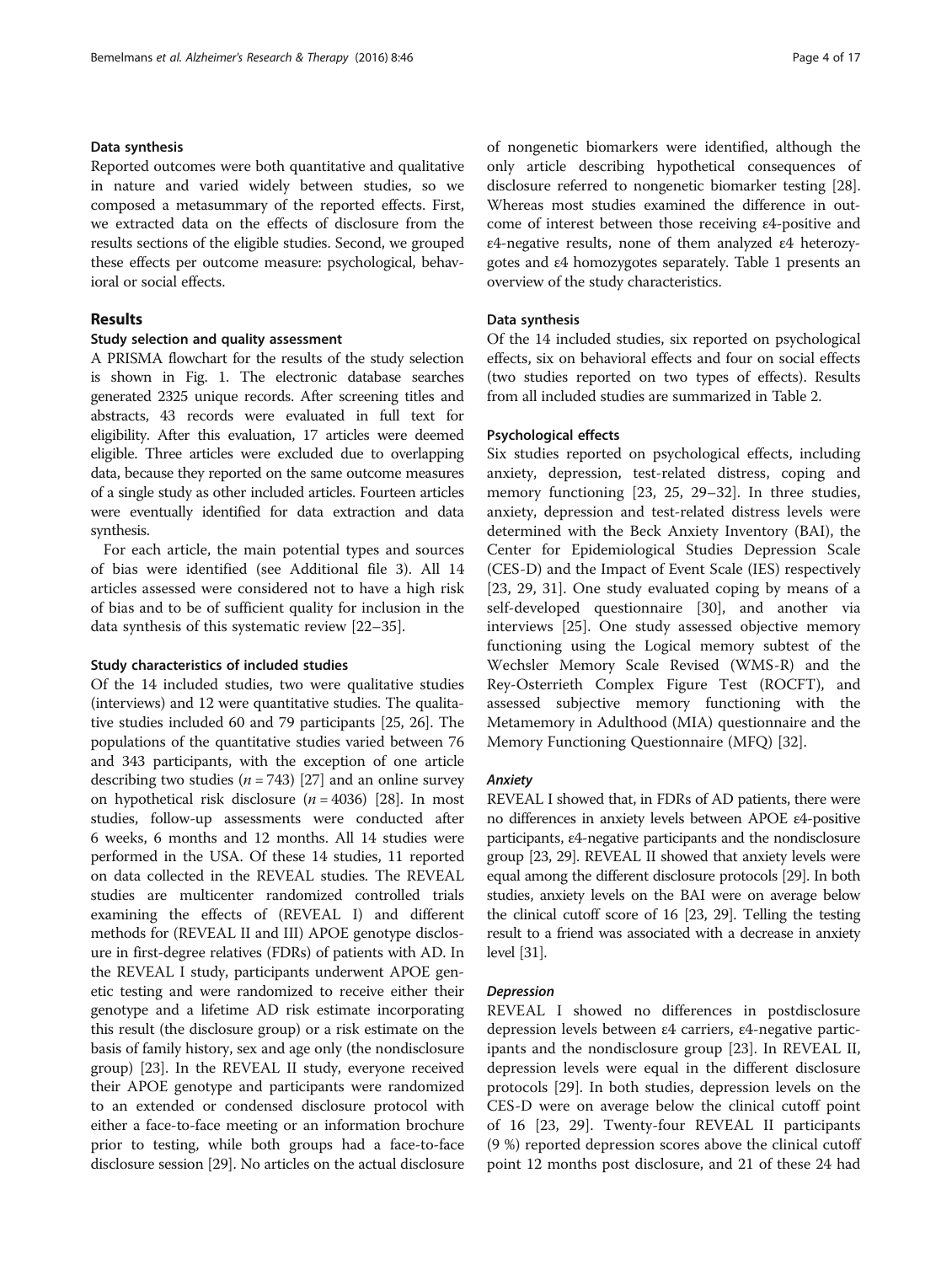| Authors                             | Year     | Country             | Study<br>name    | Study<br>design | Study<br>population (n) | Disclosure                 | Assessment<br>timepoints               | Outcome measures                                                                       |
|-------------------------------------|----------|---------------------|------------------|-----------------|-------------------------|----------------------------|----------------------------------------|----------------------------------------------------------------------------------------|
| Studies on psychological effects    |          |                     |                  |                 |                         |                            |                                        |                                                                                        |
| Romero et al. [30]                  | 2005 USA |                     |                  | Cohort          | 76                      | <b>APOE</b><br>genotype    | 1 month, 4 months,<br>10 months        | Emotional reactions                                                                    |
| Gooding et al. [25]                 | 2006     | <b>USA</b>          | REVEAL ORI       | Qualitative     | 60                      | <b>APOE</b><br>genotype    | $>1$ year                              | Coping                                                                                 |
| Green et al. [23]                   | 2009     | <b>USA</b>          | <b>REVEAL I</b>  | RCT             | 162                     | <b>APOE</b><br>genotype    | Baseline, 6 weeks,<br>6 months, 1 year | Anxiety, depression, test-related<br>distress                                          |
| Ashida et al. [31]                  | 2010 USA |                     | REVEAL II        | RCT             | 269                     | APOE<br>genotype           | Baseline, 6 weeks,<br>1 year           | Relation results communication<br>and anxiety, depression and<br>test-related distress |
| Lineweaver et al. [32]              | 2014 USA |                     |                  | Case-control    | 144                     | <b>APOE</b><br>genotype    | Mean 8.2 months<br>post disclosure     | Objective and subjective memory<br>functioning                                         |
| Green et al. [29]                   | 2014 USA |                     | <b>REVEAL II</b> | <b>RCT</b>      | 343                     | <b>APOE</b><br>genotype    | Baseline, 6 weeks,<br>6 months, 1 year | Anxiety, depression, distress                                                          |
| Studies on behavioral effects       |          |                     |                  |                 |                         |                            |                                        |                                                                                        |
| Zick et al. [24]                    | 2005 USA |                     | <b>REVEAL I</b>  | RCT             | 162                     | <b>APOE</b><br>genotype    | 6 weeks, 6 months,<br>1 year           | Insurance uptake                                                                       |
| Chao et al. [22]                    | 2008 USA |                     | <b>REVEAL I</b>  | RCT             | 162                     | <b>APOE</b><br>genotype    | 1 year                                 | Health-related behavior: diet,<br>physical exercise, medication/<br>vitamin intake     |
| Vernarelli et al. [33]              | 2010 USA |                     | <b>REVEAL II</b> | RCT             | 272                     | <b>APOE</b><br>genotype    | 6 weeks                                | Health-related behavior: dietary<br>supplement intake                                  |
| Taylor et al. [34]                  | 2010 USA |                     | <b>REVEAL II</b> | <b>RCT</b>      | 276                     | APOE<br>genotype           | Not reported                           | Insurance uptake                                                                       |
| Christensen<br>et al. [27]          | 2015 USA |                     | REVEAL II/III    | <b>RCT</b>      | 795                     | APOE<br>genotype           | 6 weeks, 1 year                        | Insurance uptake, health-related<br>behavior and other behavior<br>changes             |
| Hypothetical Caselli<br>et al. [28] | 2014 USA |                     |                  | Survey          | 4036                    | Hypothetical<br>disclosure | Not applicable                         | Anticipated health-related behavior<br>and other behavior changes                      |
| Studies on social effects           |          |                     |                  |                 |                         |                            |                                        |                                                                                        |
| Ashida et al. [35]                  | 2009     | <b>USA</b>          | REVEAL II        | RCT             | 271                     | <b>APOE</b><br>genotype    | 6 weeks                                | Results communication                                                                  |
| Ashida et al. [31]                  | 2010 USA |                     | <b>REVEAL II</b> | <b>RCT</b>      | 269                     | <b>APOE</b><br>genotype    | Base, 6 weeks,<br>1 year               | Relation results communication<br>and anxiety, depression and<br>test-related distress |
| Chilibeck et al. [26]               | 2011     | Canada/USA REVEAL I |                  | Oualitative     | 79                      | <b>APOE</b><br>genotype    | Not reported                           | Risk perception in relation to<br>family history                                       |
| Hypothetical Caselli<br>et al. [28] | 2014 USA |                     |                  | Survey          | 4036                    | Hypothetical<br>disclosure | Not applicable                         | Anticipated results communication                                                      |

<span id="page-4-0"></span>Table 1 Characteristics of studies included in the systematic review

Of the 14 studies included in the systematic review, two report on two types of effects and are taken up twice in this table. Ashida et al. [[31\]](#page-16-0) report on both psychological and social effects, and Caselli et al. [\[28](#page-16-0)] report on both behavioral and social effects

APOE apolipoprotein E, RCT randomized controlled trial, REVEAL Risk Evaluation and Education for Alzheimer's Disease Study

scores below this cutoff score at baseline [[29\]](#page-16-0). Telling the testing result to a healthcare professional was associated with a decrease in depression level [[31\]](#page-16-0).

# Test-related distress

REVEAL I showed that 6 weeks and 6 months, but not 12 months, after disclosure, ε4-positive participants had higher test related distress levels than ε4-negative participants. At 6 months, but not 6 weeks and 12 months, after disclosure, the nondisclosure group had higher test-related distress than ε4-negative participants [\[23](#page-16-0)]. In REVEAL II, 6 weeks and 6 months after disclosure, test-related distress levels were higher in the condensed protocol group

counseled by a medical doctor compared with the extended protocol group counseled by a genetic counselor. There were no differences in distress between the extended and condensed protocol groups that were both counseled by a genetic counselor [\[29\]](#page-16-0). Postdisclosure distress levels were on average below the threshold of 20, indicative of significant distress, in each group [\[23, 29\]](#page-16-0). No association was found between results communication and test-related distress levels [\[31](#page-16-0)].

# Coping

One study measured emotional reactions to disclosure 1, 4 and 10 months post disclosure via a self-developed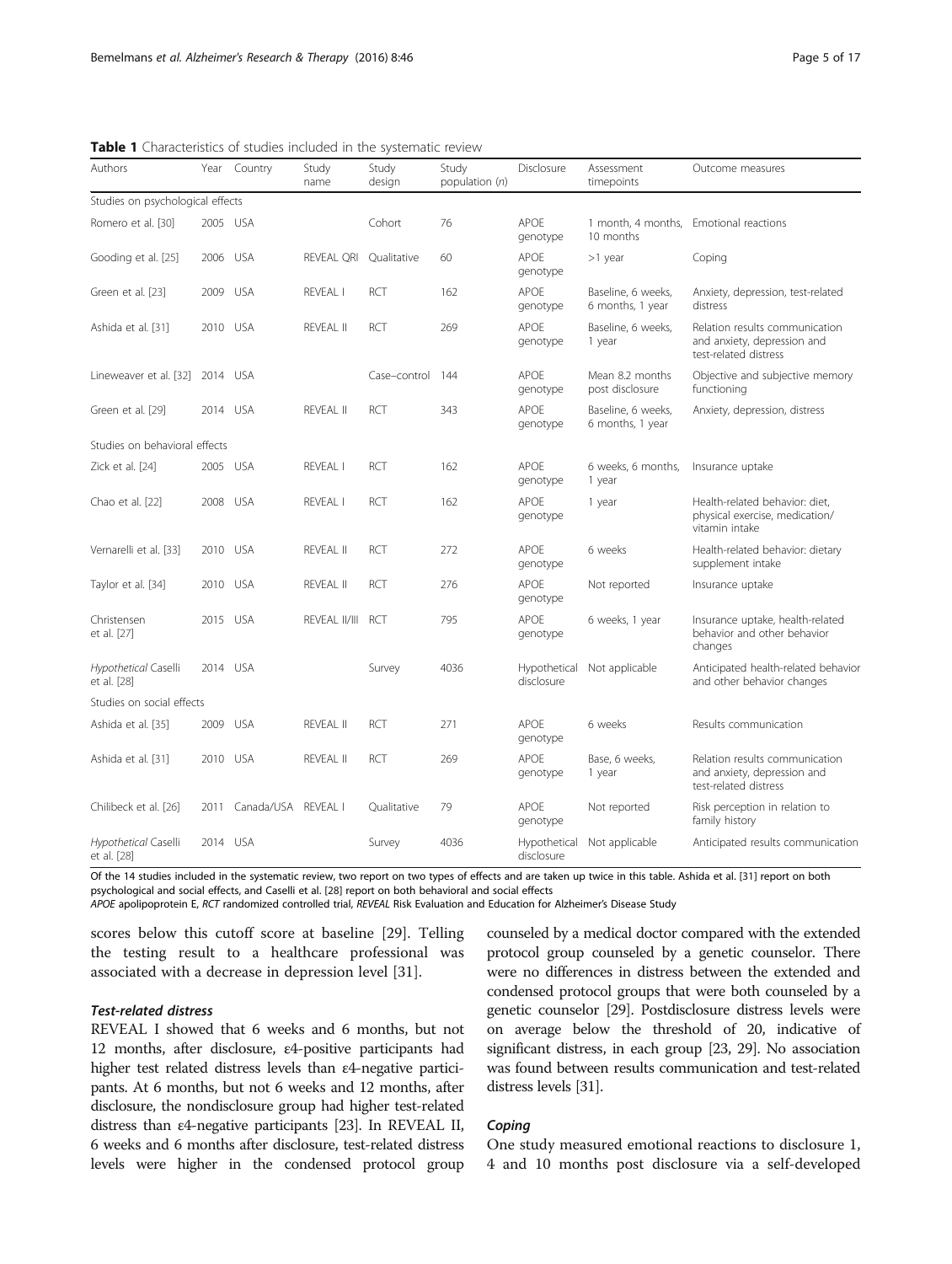<span id="page-5-0"></span>

| Authors, year                                | Research question/design                                                                                                      | Sample (n)      | Outcome measures  | Instruments    | Time points Results |                                                                                                                                                                                                                                                      |          |                                             |                           |
|----------------------------------------------|-------------------------------------------------------------------------------------------------------------------------------|-----------------|-------------------|----------------|---------------------|------------------------------------------------------------------------------------------------------------------------------------------------------------------------------------------------------------------------------------------------------|----------|---------------------------------------------|---------------------------|
|                                              | Studies on psychological effects                                                                                              |                 |                   |                |                     |                                                                                                                                                                                                                                                      |          |                                             |                           |
| Romero et al.,                               | Participants were asked how they felt                                                                                         | 76              |                   | Self-developed |                     | ε4-negative group                                                                                                                                                                                                                                    |          | ε4-positive group                           |                           |
| 2005 [30]                                    | after disclosure of their APOE genotype                                                                                       |                 | Feeling depressed | questionnaire  | 1 month             | 0/49                                                                                                                                                                                                                                                 |          | 8/27                                        |                           |
|                                              |                                                                                                                               |                 |                   |                | 4 months            | 0/49                                                                                                                                                                                                                                                 |          | 5/27                                        |                           |
|                                              |                                                                                                                               |                 |                   |                | 10 months           | 0/47                                                                                                                                                                                                                                                 |          | 4/27                                        |                           |
|                                              |                                                                                                                               |                 | Feeling worried   |                | 1 month             | 0/49                                                                                                                                                                                                                                                 |          | 6/27                                        |                           |
|                                              |                                                                                                                               |                 |                   |                | 4 months            | 0/49                                                                                                                                                                                                                                                 |          | 3/27                                        |                           |
|                                              |                                                                                                                               |                 |                   |                | 10 months           | 0/47                                                                                                                                                                                                                                                 |          | 3/27                                        |                           |
|                                              |                                                                                                                               |                 | Feeling relieved  |                | 1 month             | 36/49                                                                                                                                                                                                                                                |          | 4/27                                        |                           |
|                                              |                                                                                                                               |                 |                   |                | 4 months            | 30/49                                                                                                                                                                                                                                                |          | 5/27                                        |                           |
|                                              |                                                                                                                               |                 |                   |                | 10 months           | 34/47                                                                                                                                                                                                                                                | 3/27     |                                             |                           |
| Gooding et al.,<br>2006 (REVEAL<br>QRI) [25] | 56 participants in the REVEAL I study and<br>four individuals who declined participation                                      | 60 <sup>a</sup> | Coping:           | Interviews     |                     |                                                                                                                                                                                                                                                      |          | Other (£4-, ND, not<br>REVEAL-ptc)          |                           |
|                                              | were interviewed about their reaction to<br>the received results (either risk estimate<br>and genotype or risk estimate only) |                 | Relief            |                |                     | 4/17 (24 %) were relieved:<br>"Even with the $\varepsilon$ 4 allele,<br>their risk was not as high<br>as they had previously<br>anticipated"                                                                                                         |          | 25/43 felt relieved <sup>b</sup>            |                           |
|                                              |                                                                                                                               |                 | Worry             |                |                     | Six participants, all $\varepsilon$ 4+,<br>expressed greater<br>concern about their AD<br>risk after disclosure,<br>describing their results as<br>"depressing", "frightening"<br>and "disappointing"                                                |          | REVEAL were neither<br>relieved nor worried | 14/39 who participated in |
|                                              |                                                                                                                               |                 | Neither           |                |                     | 7/17 were neither<br>relieved nor worried.<br>They related their "lack of<br>emotion to the lack of<br>predictability of the APOE<br>test and the feeling that<br>it only confirmed what<br>they had already come to<br>accept as their risk for AD" |          |                                             |                           |
| Green et al.,<br>2009 [23]                   | Participants were randomly assigned to<br>receive their APOE genotype and a risk                                              | 162             |                   |                |                     | ε4-positive group ε4-negative group                                                                                                                                                                                                                  |          |                                             | No disclosure<br>group    |
| (REVEAL I)                                   | estimate (£4-positive and £4-negative<br>group) or a risk estimate only (no                                                   |                 | Anxiety           | BAI (0-63)     | 6 weeks             | 5.2 $(0.7)^c$                                                                                                                                                                                                                                        | 4.5(0.6) |                                             | 4.4 $(0.7)^c$             |
|                                              | disclosure group)                                                                                                             |                 |                   |                | 6 months            | 4.6(0.6)                                                                                                                                                                                                                                             | 3.9(0.6) |                                             | 4.6(0.6)                  |
|                                              |                                                                                                                               |                 |                   |                | 12 months           | 4.4(0.6)                                                                                                                                                                                                                                             | 4.2(0.6) |                                             | 4.2(0.6)                  |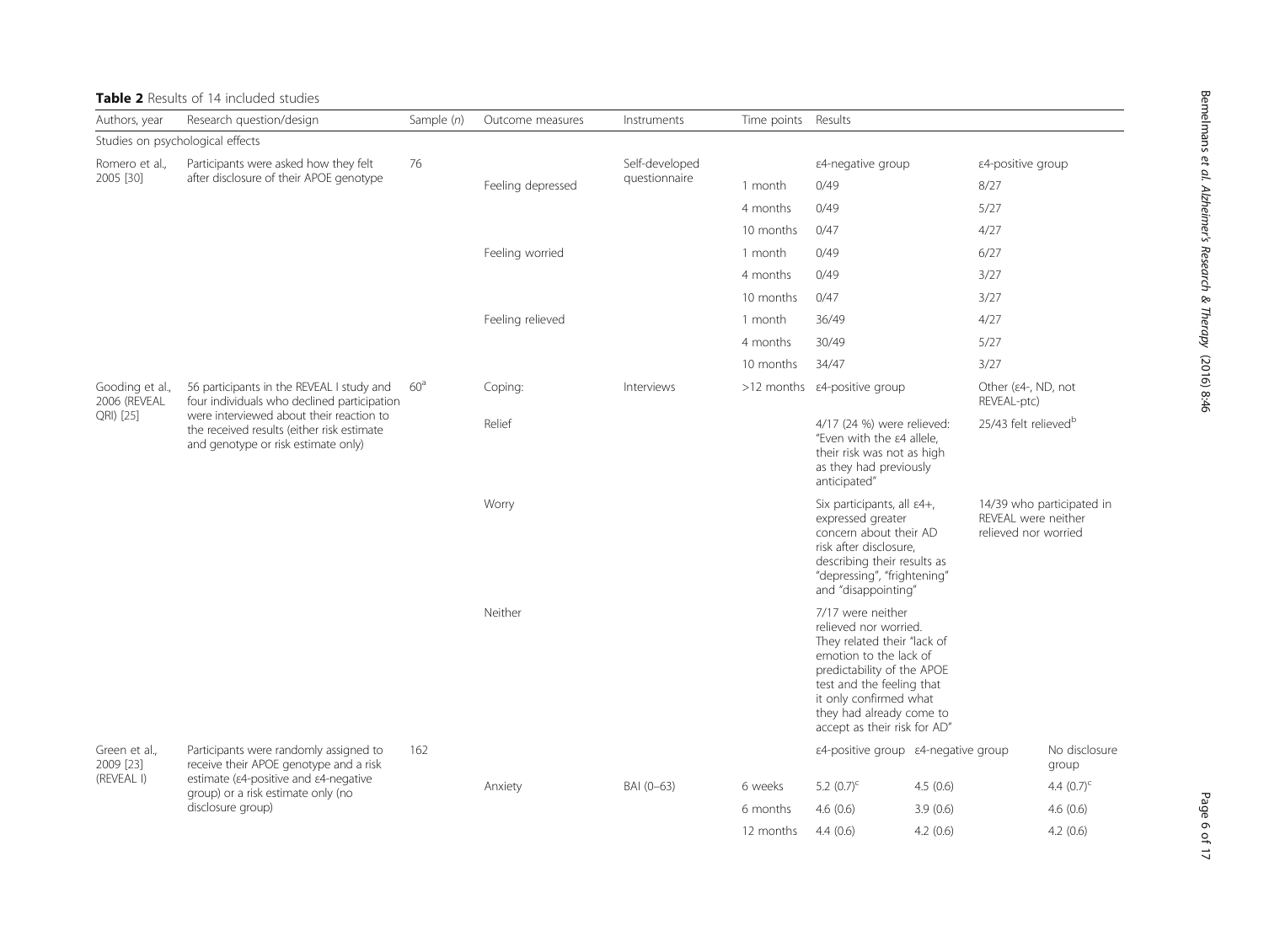# Table 2 Results of 14 included studies (Continued)

|                                              |                                                                                                                                                                                                                 |     | Depression                                                         | CES-D (0-60)                                                               | 6 weeks            | 9.0(1.0)                                                                                                                                                             | 8.5(0.9)   |                                                            | 9.3(1.0)      |
|----------------------------------------------|-----------------------------------------------------------------------------------------------------------------------------------------------------------------------------------------------------------------|-----|--------------------------------------------------------------------|----------------------------------------------------------------------------|--------------------|----------------------------------------------------------------------------------------------------------------------------------------------------------------------|------------|------------------------------------------------------------|---------------|
|                                              |                                                                                                                                                                                                                 |     |                                                                    |                                                                            | 6 months           | 9.6(1.0)                                                                                                                                                             | 8.9(1.0)   |                                                            | 8.7(1.0)      |
|                                              |                                                                                                                                                                                                                 |     |                                                                    |                                                                            | 12 months          | 8.3(0.9)                                                                                                                                                             | 8.5(0.9)   |                                                            | 8.0(0.9)      |
|                                              |                                                                                                                                                                                                                 |     | <b>Distress</b>                                                    | $IES (0-75)$                                                               | 6 weeks            | 9.4 $(1.3)^d$                                                                                                                                                        | 5.2(1.3)   |                                                            | 6.7(1.4)      |
|                                              |                                                                                                                                                                                                                 |     |                                                                    |                                                                            | 6 months           | 8.6 $(1.2)^d$                                                                                                                                                        | 4.2(1.2)   |                                                            | 8.9 $(1.3)^e$ |
|                                              |                                                                                                                                                                                                                 |     |                                                                    |                                                                            | 12 months          | 8.5(1.3)                                                                                                                                                             | 5.1(1.2)   |                                                            | 7.7(1.5)      |
| Ashida et al.,<br>2010 (REVEAL II)<br>$[31]$ | Participants in the REVEAL II study all<br>received their APOE genotype, and were<br>randomly assigned to either an extended<br>or condensed disclosure protocol                                                | 269 | Effect of results<br>communication on<br>psychological well-being: | "Have you told<br>anyone your APOE<br>genetic test result?<br>If so, who?" | 6 weeks            | 62.1 % told a family member, 52 % their spouse or<br>significant other, 37.5 % a friend and 14.9 % a health<br>professional                                          |            |                                                            |               |
|                                              |                                                                                                                                                                                                                 |     | Anxiety                                                            | BAI                                                                        | 12 months          | Telling the result to a friend was associated with a<br>decrease in BAI at 12 months (regression coefficient<br>$b = -0.17, p < 0.01$                                |            |                                                            |               |
|                                              |                                                                                                                                                                                                                 |     | Depression                                                         | CES-D                                                                      |                    | Telling the result to a healthcare professional with a<br>decrease in CES-D at 12 months (regression coefficient<br>$b = -0.10, p < 0.05$                            |            |                                                            |               |
|                                              |                                                                                                                                                                                                                 |     | <b>Distress</b>                                                    | $IGT-ADf$ (0-60)                                                           |                    | There was no association between results communication<br>and IGT-AD levels of distress                                                                              |            |                                                            |               |
|                                              |                                                                                                                                                                                                                 |     |                                                                    |                                                                            |                    | 24 participants (9 %) reported scores > than the clinical<br>cutoff point of 16 on the CES-D at 12 months, and 21<br>of these 24 had scores < the cutoff at baseline |            |                                                            |               |
| Lineweaver<br>et al., 2014 [32]              | A group of research participants who<br>were informed about their APOE<br>genotype was compared with a matched<br>group who did not receive their genotype<br>on objective and subjective memory<br>functioning | 144 | Objective memory<br>functioning Subjective<br>memory functioning   | Logical memory<br>subtest                                                  | Mean<br>8.2 months | ε4-positive<br>uninformed                                                                                                                                            | informed   | ε4-positive ε4-negative ε4-negative<br>uninformed informed |               |
|                                              |                                                                                                                                                                                                                 |     |                                                                    | immediate recall                                                           |                    | 31.9 $(8.5)^h$                                                                                                                                                       | 22.9(7.8)  | 28.4 (7.8)                                                 | 25.6(5.9)     |
|                                              |                                                                                                                                                                                                                 |     |                                                                    | delayed recall<br>Wechsler Memory<br>Scale Revised (0-50) <sup>9</sup>     |                    | 28.1 $(9.3)^{h}$                                                                                                                                                     | 17.7 (7.9) | 24.3(9.6)                                                  | 20.6(6.9)     |
|                                              |                                                                                                                                                                                                                 |     |                                                                    | Immediate recall                                                           |                    | 9.7(2.7)                                                                                                                                                             | 10.6(2.6)  | 9.3(3.7)                                                   | 9.7(3.1)      |
|                                              |                                                                                                                                                                                                                 |     |                                                                    | delayed recall on<br>Rev-Osterrieth<br>Complex Figure<br>test $(0-20)$     |                    | 9.0(3.1)                                                                                                                                                             | 10.1(2.4)  | 9.0(4.0)                                                   | 9.9(2.8)      |
|                                              |                                                                                                                                                                                                                 |     |                                                                    | Metamemory in<br>Adulthood<br>Questionnaire:                               |                    |                                                                                                                                                                      |            |                                                            |               |
|                                              |                                                                                                                                                                                                                 |     |                                                                    | Capacity subscale                                                          |                    | 31.2(5.2)                                                                                                                                                            | 28.0(6.4)  | 27.8(6.5)                                                  | 30.5(4.7)     |
|                                              |                                                                                                                                                                                                                 |     |                                                                    | Change over time<br>subscale (15 items<br>5-point Likert scale)            |                    | 17.0(5.4)                                                                                                                                                            | 16.9(5.5)  | 15.9(4.9)                                                  | 16.7(4.1)     |
|                                              |                                                                                                                                                                                                                 |     |                                                                    | Memory Functioning<br>Ouestionnaire:                                       |                    |                                                                                                                                                                      |            |                                                            |               |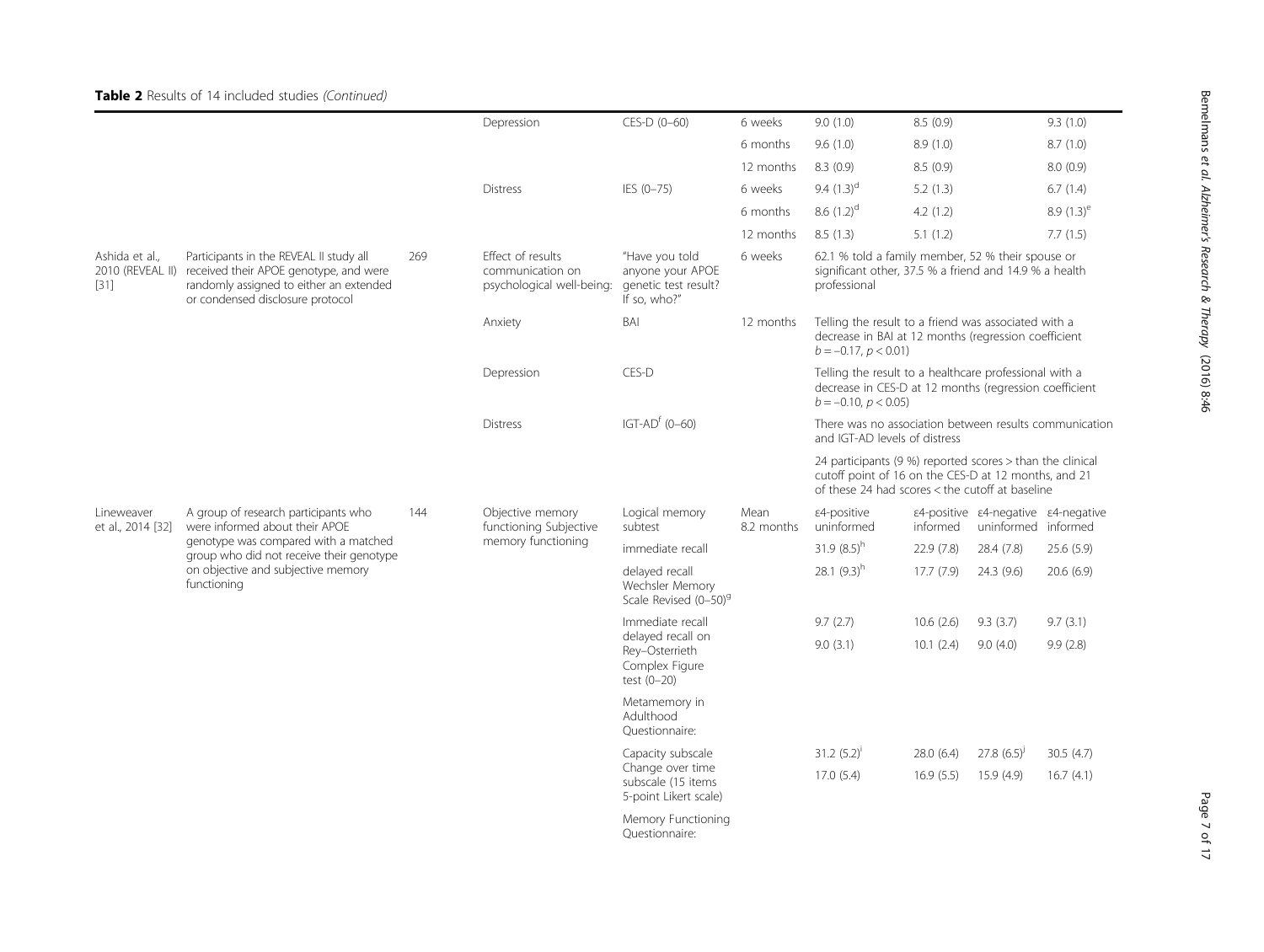|                               |                                                                                                                                                                                                  |     |                  | Retrospective<br>functioning                               |                                    | 18.3(5.8)                           | 15.9(4.7)   | 14.3 $(4.1)^k$  | 16.7(4.7)                |
|-------------------------------|--------------------------------------------------------------------------------------------------------------------------------------------------------------------------------------------------|-----|------------------|------------------------------------------------------------|------------------------------------|-------------------------------------|-------------|-----------------|--------------------------|
|                               |                                                                                                                                                                                                  |     |                  | Frequency of<br>forgetting                                 |                                    | 90.5 (14.7)                         | 83.4 (13.3) | 84.5 (17.0)     | 88.9 (13.4)              |
|                               |                                                                                                                                                                                                  |     |                  | Forgetting when<br>reading                                 |                                    | 54.9 (8.4)                          | 50.7(9.3)   | 50.5 $(13.1)^k$ | 55.5 (8.8)               |
|                               |                                                                                                                                                                                                  |     |                  | Forgetting past<br>events                                  |                                    | 19.2(4.6)                           | 18.3(4.3)   | 18.1(4.9)       | 19.9(4.5)                |
|                               |                                                                                                                                                                                                  |     |                  | Mnemonics usage<br>(46 items with<br>7-point Likert scale) |                                    | 23.1 (11.4)                         | 20.3(7.4)   | 22.8 (9.5)      | 25.1(8.4)                |
| Green et al.,                 | Participants were randomly assigned to                                                                                                                                                           | 343 |                  |                                                            |                                    | SP-GC                               | $CP-GC$     |                 | CP-MD                    |
| $[29]$                        | 2014 (REVEAL II) receive their APOE genotype in an<br>extended protocol (SP-GC), a condensed                                                                                                     |     | Anxiety          | BAI (0-63)                                                 | 6 weeks                            | 2.6 $(0.5)^c$                       | 3.6(0.5)    |                 | 4.3(0.5)                 |
|                               | protocol with a genetic counselor (CP-GC)                                                                                                                                                        |     |                  |                                                            | 6 months                           | 3.2(0.5)                            | 3.1(0.5)    |                 | 4.4(0.5)                 |
|                               | or medical doctor (CP-MD). Aim was to<br>assess whether the condensed protocols<br>were equal $(=$ mean score on any of the<br>scales not more than 5 points higher) to<br>the extended protocol |     |                  |                                                            | 12 months                          | 3.0(0.5)                            | 3.7(0.5)    |                 | 3.9(0.5)                 |
|                               |                                                                                                                                                                                                  |     | Depression       | CES-D (0-60)                                               | 6 weeks                            | 5.7(0.7)                            | 5.8(0.7)    |                 | 8.1(0.7)                 |
|                               |                                                                                                                                                                                                  |     |                  |                                                            | 6 months                           | 6.3(0.7)                            | 5.8(0.7)    |                 | 8.1(0.7)                 |
|                               |                                                                                                                                                                                                  |     |                  |                                                            | 12 months                          | 6.2(0.6)                            | 5.6(0.6)    |                 | 6.9(0.6)                 |
|                               |                                                                                                                                                                                                  |     | <b>Distress</b>  | IES (0-75)                                                 | 6 weeks                            | 2.8(0.9)                            | 5.1(0.9)    |                 | 8.2~(0.9)                |
|                               |                                                                                                                                                                                                  |     |                  |                                                            | 6 months                           | 3.9(0.9)                            | 4.0(0.9)    |                 | 7.0 $(0.9)$ <sup>1</sup> |
|                               |                                                                                                                                                                                                  |     |                  |                                                            | 12 months                          | 3.4(0.8)                            | 3.3(0.8)    |                 | 5.5(0.8)                 |
| Studies on behavioral effects |                                                                                                                                                                                                  |     |                  |                                                            |                                    |                                     |             |                 |                          |
| (REVEAL I) [24]               | Zick et al., 2005 REVEAL I, see Green et al., 2009 [23]                                                                                                                                          | 162 | Insurance uptake | Ouestionnaires on<br>actual change in                      | 6 weeks,<br>6 months,<br>12 months | ε4-positive group ε4-negative group |             |                 | No disclosure<br>group   |
|                               |                                                                                                                                                                                                  |     |                  | Health insurance                                           |                                    | 12.5                                | 5.56        |                 | 6.52                     |
|                               |                                                                                                                                                                                                  |     |                  | Life insurance                                             |                                    | 2.08                                | 7.41        |                 | 6.52                     |
|                               |                                                                                                                                                                                                  |     |                  | Disability insurance                                       |                                    | 4.17                                | 3.70        |                 | 4.35                     |
|                               |                                                                                                                                                                                                  |     |                  | LTC insurance (%)                                          |                                    | 16.7 <sup>m</sup>                   | 1.85        |                 | 4.35                     |
|                               |                                                                                                                                                                                                  |     |                  | Planned change in                                          |                                    |                                     |             |                 |                          |
|                               |                                                                                                                                                                                                  |     |                  | Health insurance                                           |                                    | 25.0                                | 13.0        |                 | 23.9                     |
|                               |                                                                                                                                                                                                  |     |                  | Life insurance                                             |                                    | 16.67                               | 5.56        |                 | 4.35                     |
|                               |                                                                                                                                                                                                  |     |                  | Disability insurance                                       |                                    | 18.8                                | 7.41        |                 | 8.70                     |
|                               |                                                                                                                                                                                                  |     |                  | LTC insurance (%)                                          |                                    | $45.8^m$                            | 22.2        |                 | 32.6                     |
|                               |                                                                                                                                                                                                  |     |                  |                                                            |                                    |                                     |             |                 |                          |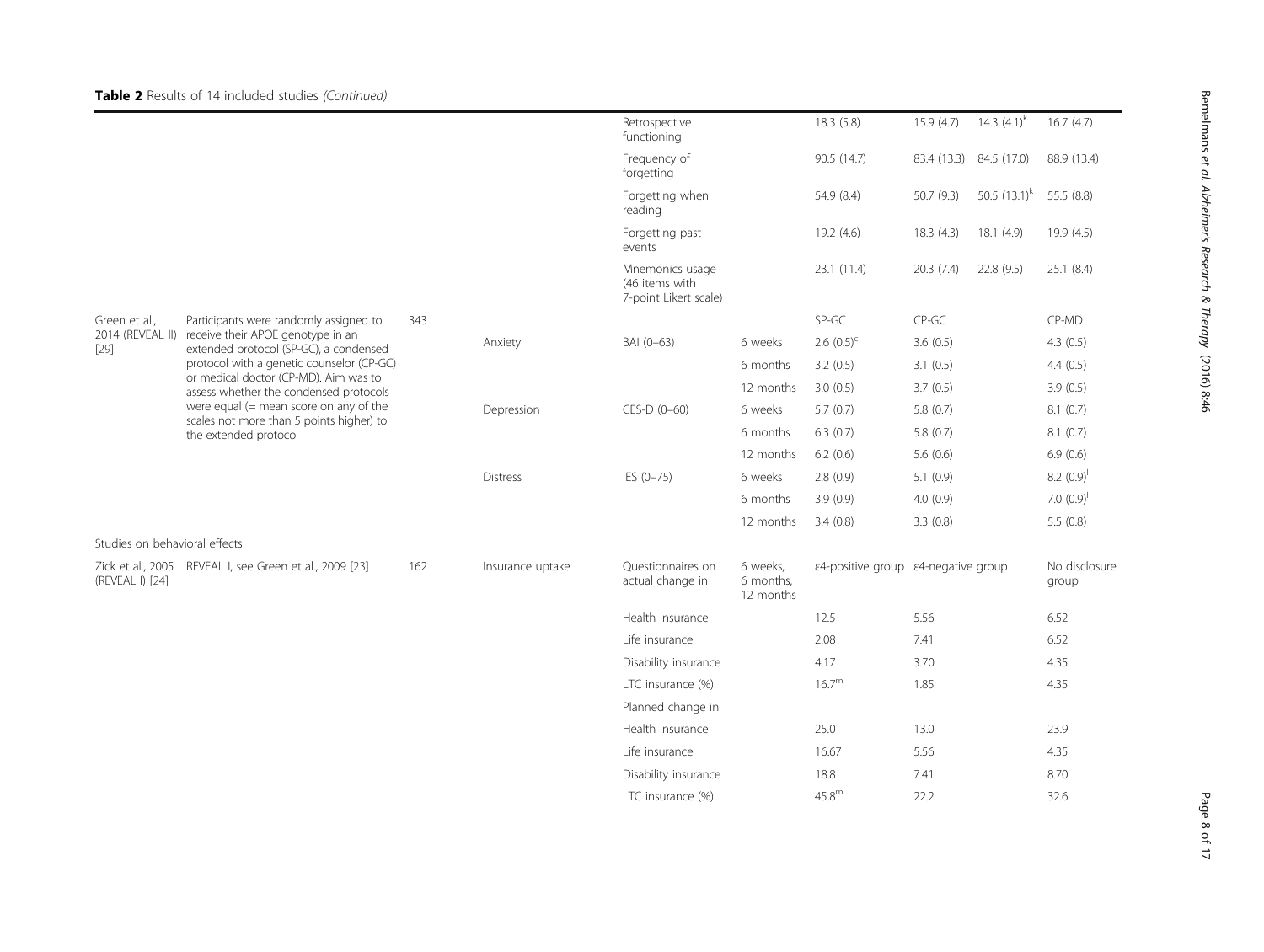|                                    |                                        |     |                                                   |                                              |                 |                                                                                                                                                                                                                               |                                  |                   | OR for actual<br>change in LTC<br>insurance $\varepsilon$ 4+<br>compared<br>with ND: 5.76<br>(p < 0.1) |
|------------------------------------|----------------------------------------|-----|---------------------------------------------------|----------------------------------------------|-----------------|-------------------------------------------------------------------------------------------------------------------------------------------------------------------------------------------------------------------------------|----------------------------------|-------------------|--------------------------------------------------------------------------------------------------------|
| Taylor et al.,<br>2010 (REVEAL II) | REVEAL II, see Green et al., 2014 [29] | 276 | LTC insurance                                     | Not reported                                 | Not<br>reported | Two $\epsilon$ 3 traits                                                                                                                                                                                                       | $\geq$ one $\varepsilon$ 4 trait |                   | At least one ε2<br>trait, no $\varepsilon$ 4 trait                                                     |
| $[34]$                             |                                        |     | OR of actual or planned<br>change                 |                                              |                 | 1.00                                                                                                                                                                                                                          |                                  |                   | 2.31 (95 % CI 1.11-4.81) 1.55 (95 % CI<br>$0.43 - 5.60$                                                |
|                                    |                                        |     | Absolute probability of<br>changing LTC insurance |                                              |                 | 0.087                                                                                                                                                                                                                         | 0.237                            |                   | 0.149                                                                                                  |
| Chao et al<br>2008 (REVEAL I)      | REVEAL I, see Green et al., 2009 [23]  | 162 | Health-related behavior<br>changes                | Yes/no questions<br>about changes in:        | 12 months       | $\epsilon$ 4-positive group $\epsilon$ 4-negative group                                                                                                                                                                       |                                  |                   | no disclosure<br>group                                                                                 |
| $[22]$                             |                                        |     |                                                   | Any behavior<br>specific to AD<br>prevention |                 | 52 <sup>n</sup>                                                                                                                                                                                                               | 24                               |                   | 30                                                                                                     |
|                                    |                                        |     |                                                   | Medications/vitamins                         |                 | 40                                                                                                                                                                                                                            | 20                               |                   | 28                                                                                                     |
|                                    |                                        |     |                                                   | Diet                                         |                 | 20                                                                                                                                                                                                                            | 11                               |                   | $\overline{7}$                                                                                         |
|                                    |                                        |     |                                                   | Exercise<br>(% endorsing)                    |                 | 8<br>OR of any<br>behavior change<br>$\epsilon$ 4+ vs $\epsilon$ 4-<br>group: 2.73<br>(95 % CI<br>$1.14 - 6.54$                                                                                                               | $\overline{4}$                   |                   | 5                                                                                                      |
| Vernarelli et al.,                 | REVEAL II, see Green et al., 2014 [29] | 272 | Changes in supplement                             | Yes/no questions                             | 6 weeks         | ε4-positive group                                                                                                                                                                                                             |                                  | ε4-negative group |                                                                                                        |
| 2010 (REVEAL II)<br>$[33]$         |                                        |     | use                                               | with free-text field<br>on changes in:       |                 | 1.56 (95 % CI 0.80-3.02)                                                                                                                                                                                                      |                                  | 1.00              |                                                                                                        |
|                                    |                                        |     |                                                   | overall diet use of<br>dietary supplements   |                 | 4.75 ( $p < 0.0001$ )<br>(95 % CI 2.23-10.10)                                                                                                                                                                                 |                                  | 1.00              |                                                                                                        |
|                                    |                                        |     |                                                   | exercise (ORs)                               |                 | 1.85 (95 % CI 0.96-3.57)                                                                                                                                                                                                      |                                  | 1.00              |                                                                                                        |
|                                    |                                        |     |                                                   |                                              |                 | Of 45 participants reporting<br>a change in supplement use,<br>32 (71.1 %) were ε4+<br>( $p < 0.0001$ ). Of these 45, 38<br>were in the condensed<br>protocol (84.4 %) and seven<br>in the extended (15.5 %)<br>$(p = 0.006)$ |                                  |                   |                                                                                                        |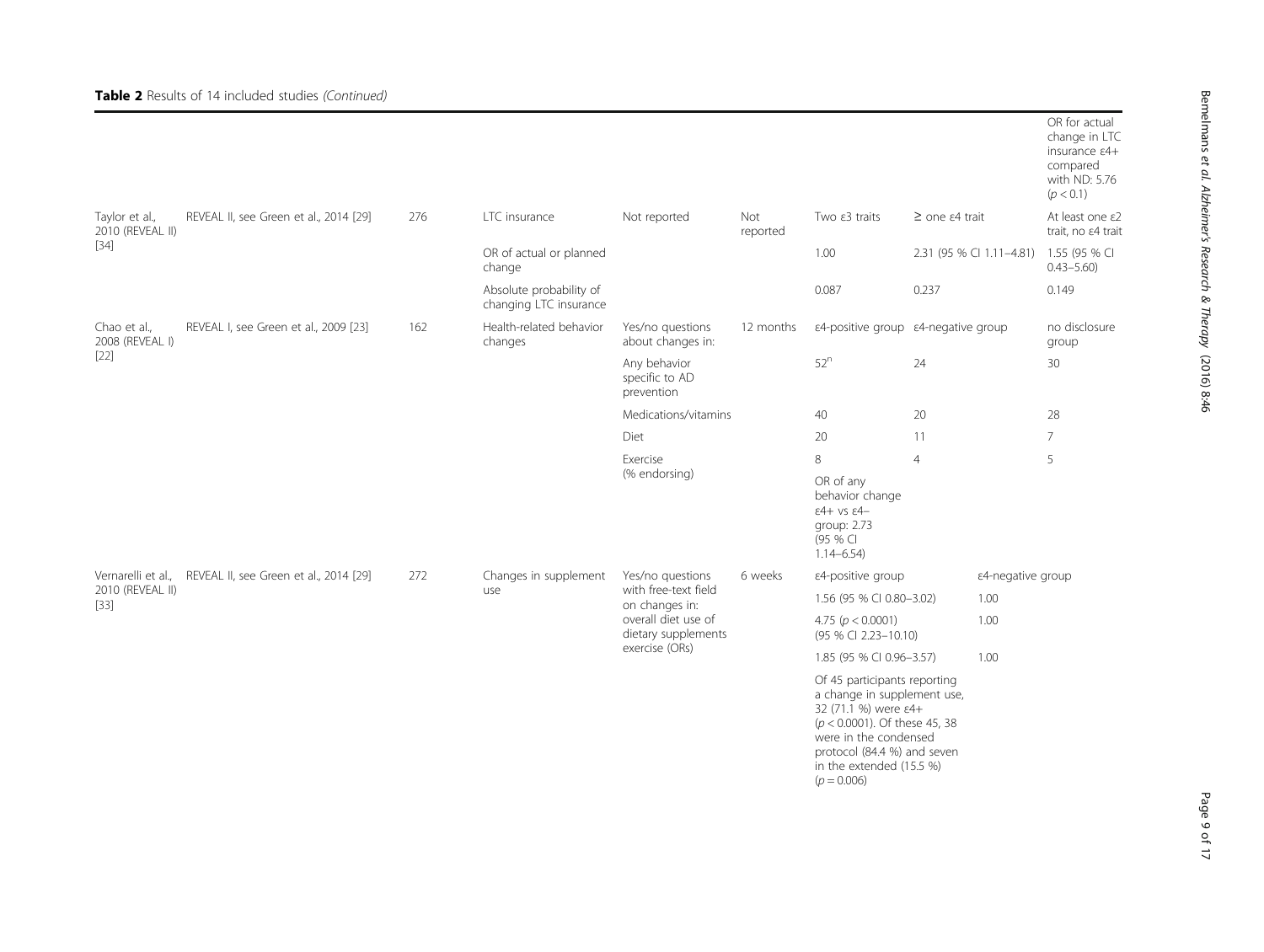| Christensen<br>et al., 2015<br>(REVEAL II/III)<br>$[27]$ | Secondary analyses were performed on<br>data from the REVEAL II and III study. For<br>REVEAL II, see Green et al., 2014 [29]. In<br>the REVEAL III study, in-person and phone<br>disclosure, and giving AD genetic info | 795              | Associations between<br>recruitment status<br>(actively recruited (ARP)<br>or self-referred (SRP)) and<br>behavior changes and | Yes/no questions on 6 weeks,<br>actual and planned<br>12 months<br>changes in:               |                   | Self-referred participants were more likely than ARPs to<br>report changes to exercise at 12 months (35 % vs 25 %,<br>$p = 0.032$ ). No other differences between recruitment<br>cohorts were noted on changes or plans to change<br>health behaviors                                                                                                                                                                                            |      |  |
|----------------------------------------------------------|-------------------------------------------------------------------------------------------------------------------------------------------------------------------------------------------------------------------------|------------------|--------------------------------------------------------------------------------------------------------------------------------|----------------------------------------------------------------------------------------------|-------------------|--------------------------------------------------------------------------------------------------------------------------------------------------------------------------------------------------------------------------------------------------------------------------------------------------------------------------------------------------------------------------------------------------------------------------------------------------|------|--|
|                                                          | only and pleiotropic info were compared                                                                                                                                                                                 | advance planning |                                                                                                                                | Health behavior:<br>Mental activities Diet<br>Exercise Dietary<br>supplements<br>Medications |                   | Secondary analyses showed that the impact of genetic risk<br>status on certain behavior changes differed by recruitment<br>cohort. $\epsilon$ 4-positive participants were more likely than<br>ε4-negative participants to report changes at 6 weeks to<br>mental activities and diet, but only if they had self-referred<br>to the study, although only differences in changes to<br>mental activities persisted through the 12-month follow-up |      |  |
|                                                          |                                                                                                                                                                                                                         |                  |                                                                                                                                | Advance planning:<br>LTC insurance<br>Retirement plans                                       |                   | No direct associations with self-referral were observed on<br>either LTC insurance coverage or retirement plans. An<br>interaction effect was observed ( $p = 0.005$ ): self-referred<br>ε4-positive participants were more likely than ε4-negative<br>participants to report intentions to change LTC coverage,<br>but no differences were noted among ARPs                                                                                     |      |  |
|                                                          |                                                                                                                                                                                                                         |                  |                                                                                                                                |                                                                                              |                   | No associations were noted on retirement plans, except<br>greater intentions to change among £4-positive participants<br>compared with $\varepsilon$ 4-negative participants, regardless of<br>recruitment cohort ( $p < 0.001$ )                                                                                                                                                                                                                |      |  |
|                                                          | Studies on hypothetical disclosure                                                                                                                                                                                      |                  |                                                                                                                                |                                                                                              |                   |                                                                                                                                                                                                                                                                                                                                                                                                                                                  |      |  |
| Caselli et al.,<br>2014 [28]                             | Members of an online community for<br>people interested in AD prevention                                                                                                                                                | 4036             | Results communication                                                                                                          | Multiple-choice<br>questions                                                                 | Not<br>applicable | If APOE ε4 positive, you<br>would tell:                                                                                                                                                                                                                                                                                                                                                                                                          | (% ) |  |
|                                                          | research completed a survey on their<br>interest in and anticipated reaction to                                                                                                                                         |                  |                                                                                                                                |                                                                                              |                   | Physician                                                                                                                                                                                                                                                                                                                                                                                                                                        | 79.4 |  |
|                                                          | hypothetical genetic and biomarker<br>testing and disclosure                                                                                                                                                            |                  |                                                                                                                                |                                                                                              |                   | Spouse                                                                                                                                                                                                                                                                                                                                                                                                                                           | 92.3 |  |
|                                                          |                                                                                                                                                                                                                         |                  |                                                                                                                                |                                                                                              |                   | Siblings                                                                                                                                                                                                                                                                                                                                                                                                                                         | 84.6 |  |
|                                                          |                                                                                                                                                                                                                         |                  |                                                                                                                                |                                                                                              |                   | Children                                                                                                                                                                                                                                                                                                                                                                                                                                         | 81.7 |  |
|                                                          |                                                                                                                                                                                                                         |                  |                                                                                                                                |                                                                                              |                   | Friends                                                                                                                                                                                                                                                                                                                                                                                                                                          | 53   |  |
|                                                          |                                                                                                                                                                                                                         |                  |                                                                                                                                |                                                                                              |                   | Lawyer                                                                                                                                                                                                                                                                                                                                                                                                                                           | 60   |  |
|                                                          |                                                                                                                                                                                                                         |                  |                                                                                                                                |                                                                                              |                   | If biomarker evidence of AD.<br>you would tell:                                                                                                                                                                                                                                                                                                                                                                                                  |      |  |
|                                                          |                                                                                                                                                                                                                         |                  |                                                                                                                                |                                                                                              |                   | Spouse                                                                                                                                                                                                                                                                                                                                                                                                                                           | 92.2 |  |
|                                                          |                                                                                                                                                                                                                         |                  |                                                                                                                                |                                                                                              |                   | Siblings                                                                                                                                                                                                                                                                                                                                                                                                                                         | 80.6 |  |
|                                                          |                                                                                                                                                                                                                         |                  |                                                                                                                                |                                                                                              |                   | Children                                                                                                                                                                                                                                                                                                                                                                                                                                         | 75.9 |  |
|                                                          |                                                                                                                                                                                                                         |                  |                                                                                                                                |                                                                                              |                   | Friends                                                                                                                                                                                                                                                                                                                                                                                                                                          | 46.5 |  |
|                                                          |                                                                                                                                                                                                                         |                  |                                                                                                                                |                                                                                              |                   | Lawyer                                                                                                                                                                                                                                                                                                                                                                                                                                           | 53.8 |  |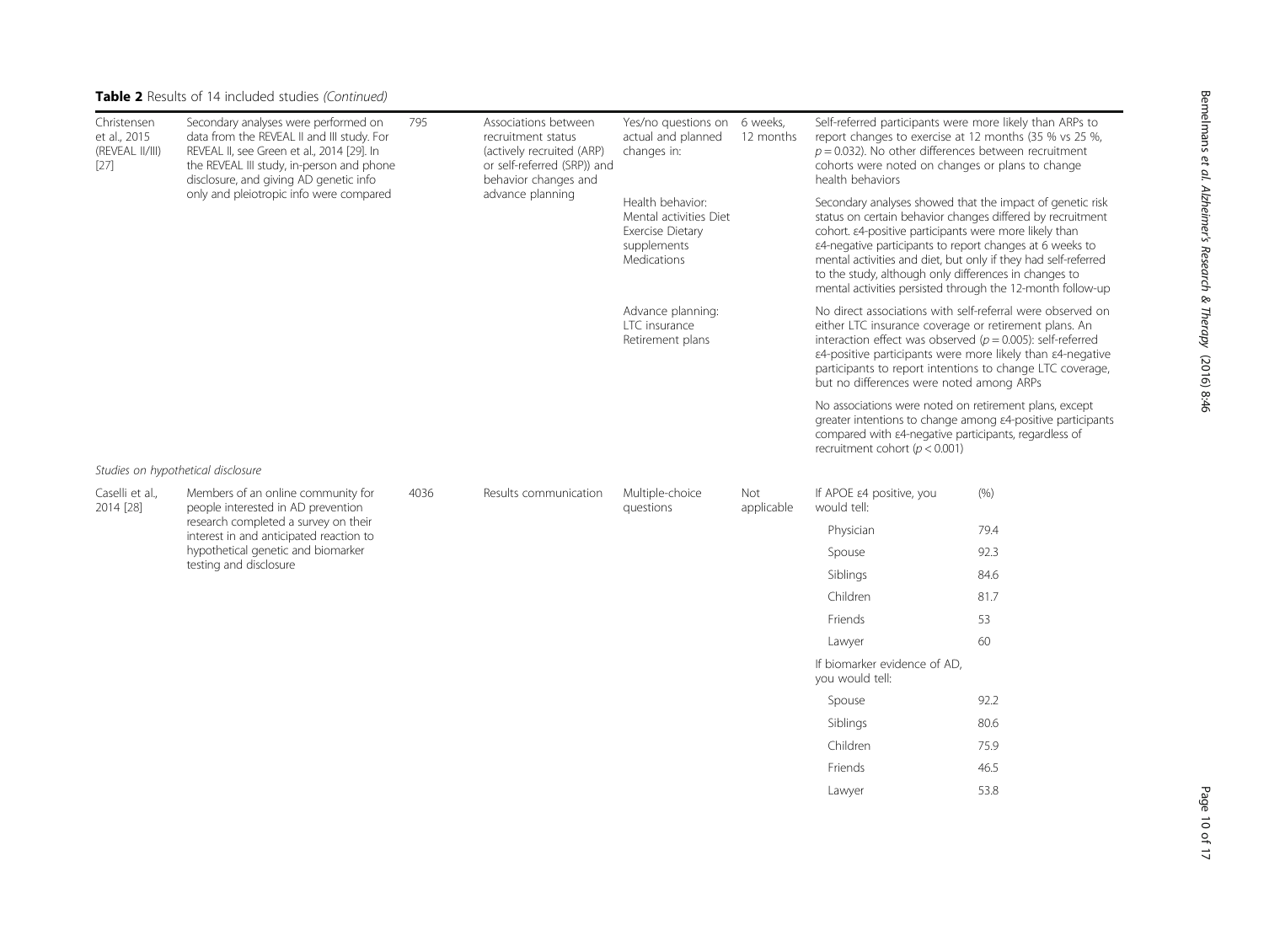|                                               |                                                                                                                                     |                                                       | Behavior changes                                                                                                                          |                                          |                 | If APOE $\varepsilon$ 4 positive, you<br>would:                                                                                                                                                                                                                                                                                                                                                                                               | (% )          |
|-----------------------------------------------|-------------------------------------------------------------------------------------------------------------------------------------|-------------------------------------------------------|-------------------------------------------------------------------------------------------------------------------------------------------|------------------------------------------|-----------------|-----------------------------------------------------------------------------------------------------------------------------------------------------------------------------------------------------------------------------------------------------------------------------------------------------------------------------------------------------------------------------------------------------------------------------------------------|---------------|
|                                               |                                                                                                                                     |                                                       |                                                                                                                                           |                                          |                 | Begin a healthier lifestyle                                                                                                                                                                                                                                                                                                                                                                                                                   | 90.5          |
|                                               |                                                                                                                                     |                                                       |                                                                                                                                           |                                          |                 | Get LTC insurance                                                                                                                                                                                                                                                                                                                                                                                                                             | 76.3          |
|                                               |                                                                                                                                     |                                                       |                                                                                                                                           |                                          |                 | Spend all your money<br>forpleasure                                                                                                                                                                                                                                                                                                                                                                                                           | 18.4          |
|                                               |                                                                                                                                     |                                                       |                                                                                                                                           |                                          |                 | Seriously consider suicide                                                                                                                                                                                                                                                                                                                                                                                                                    | 11.6          |
|                                               |                                                                                                                                     |                                                       |                                                                                                                                           |                                          |                 | If biomarker evidence of AD,<br>you would:                                                                                                                                                                                                                                                                                                                                                                                                    |               |
|                                               |                                                                                                                                     |                                                       |                                                                                                                                           |                                          |                 | Begin a healthier lifestyle                                                                                                                                                                                                                                                                                                                                                                                                                   | 91            |
|                                               |                                                                                                                                     |                                                       |                                                                                                                                           |                                          |                 | Get LTC insurance                                                                                                                                                                                                                                                                                                                                                                                                                             | 76.6          |
|                                               |                                                                                                                                     |                                                       |                                                                                                                                           |                                          |                 | Spend all your money for<br>pleasure                                                                                                                                                                                                                                                                                                                                                                                                          | 18.7          |
|                                               |                                                                                                                                     |                                                       |                                                                                                                                           |                                          |                 | Seriously consider suicide                                                                                                                                                                                                                                                                                                                                                                                                                    | 10.2          |
| Studies on social effects                     |                                                                                                                                     |                                                       |                                                                                                                                           |                                          |                 |                                                                                                                                                                                                                                                                                                                                                                                                                                               |               |
| Ashida et al.,                                | REVEAL II, see Green et al., 2014 [29]                                                                                              | 271                                                   | Communication of APOE                                                                                                                     | "Have you told                           | 6 weeks         | Person                                                                                                                                                                                                                                                                                                                                                                                                                                        | Frequency (%) |
| 2009 (REVEAL II)<br>$[35]$                    |                                                                                                                                     |                                                       | genetic test result                                                                                                                       | anyone your APOE<br>genetic test result? |                 | Anyone                                                                                                                                                                                                                                                                                                                                                                                                                                        | 81.5          |
|                                               |                                                                                                                                     |                                                       |                                                                                                                                           | If so, who?"                             |                 | Family member                                                                                                                                                                                                                                                                                                                                                                                                                                 | 63.8          |
|                                               |                                                                                                                                     |                                                       |                                                                                                                                           |                                          |                 | Spouse/significant other                                                                                                                                                                                                                                                                                                                                                                                                                      | 50.9          |
|                                               |                                                                                                                                     |                                                       |                                                                                                                                           |                                          |                 | <b>Friends</b>                                                                                                                                                                                                                                                                                                                                                                                                                                | 34.7          |
|                                               |                                                                                                                                     |                                                       |                                                                                                                                           |                                          |                 | Health professional                                                                                                                                                                                                                                                                                                                                                                                                                           | 12.2          |
|                                               |                                                                                                                                     |                                                       |                                                                                                                                           |                                          |                 | OR of results communication<br>to health professional in<br>condensed vs extended<br>protocol 5.19 (95 % CI<br>$1.50 - 17.89$ , $p < 0.01$ )                                                                                                                                                                                                                                                                                                  |               |
| Chilibeck et al.<br>2011 (REVEAL I)<br>$[26]$ | Interviews were conducted with<br>participants from REVEAL I and with<br>FDRs of AD patients who did not<br>undergo genetic testing | 79 (REVEAL<br>participants)<br>and 40<br>(non-REVEAL) | Effect of personalized<br>genetic information on<br>conceptualization of<br>personal risk, family<br>health and familial<br>relationships | Open-ended<br>interviews                 | Not<br>reported | Drawn from the report: when genetic information<br>corresponds with previous beliefs about risk and<br>inheritance, people emphasize how the information<br>provided by genetic testing is "not new" to them but<br>only confirms what they already knew or at least<br>suspected. Yet risk predictions generated by genetic<br>technologies sometimes conflict with those rooted in<br>everyday beliefs about heredity. The visible evidence |               |

of risk provided by family history is often more compelling than that based on a genetic test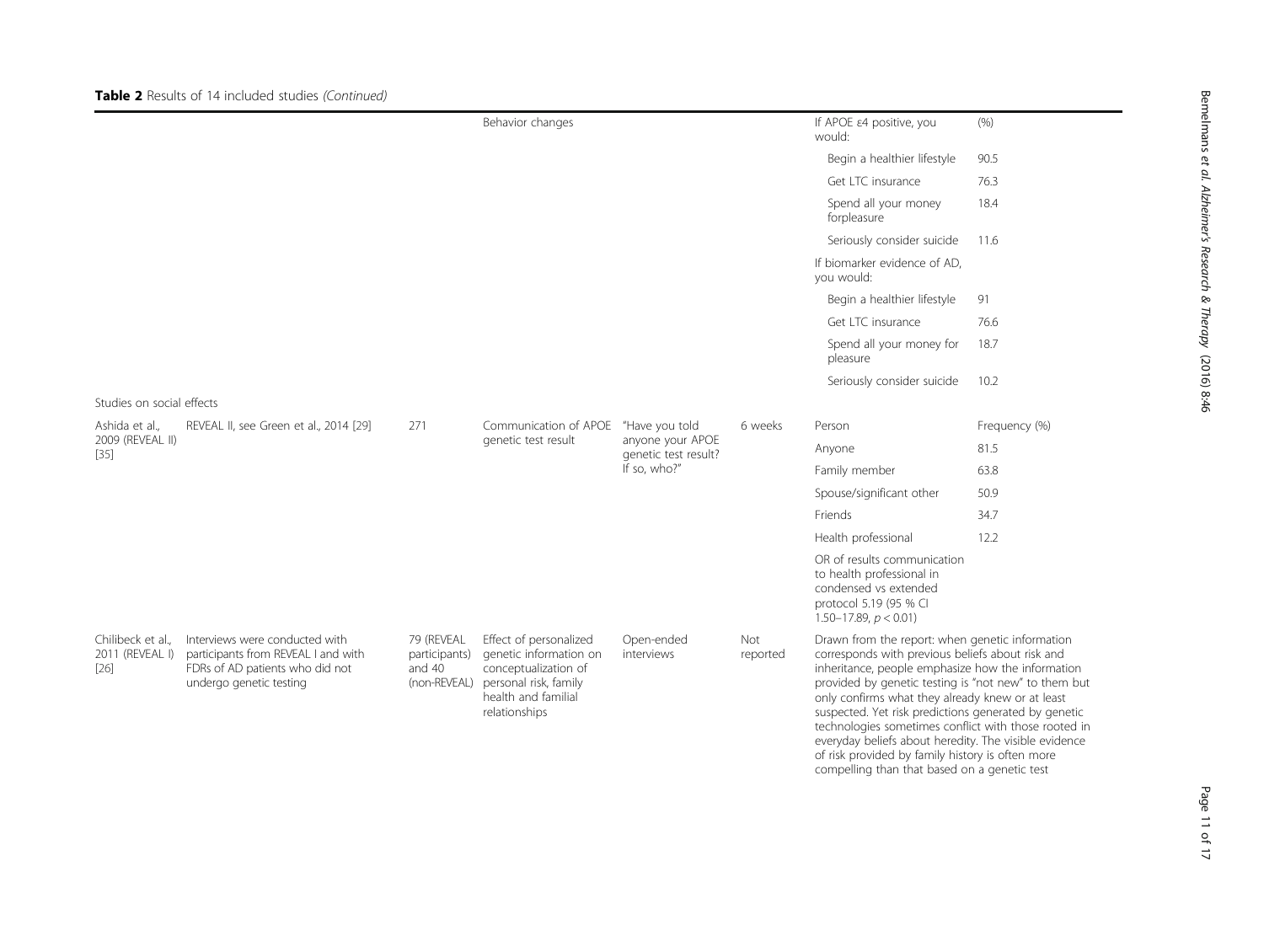Conclusion: "The genetic risk information given to subjects in the REVEAL trial is interpreted through a process of 'familiarization' in which risk estimates are absorbed into and embedded within pre-existing beliefs about who in the family will succumb to AD. These narratives resemble those of individuals from AD families who have not been genetically tested, strongly suggesting that ideas about embodied risk for AD in families are not dramatically changed as a result of genetic testing."

Of the 14 studies included in the systematic review, two report on two types of effects. In this table they are taken up only once. Ashida et al. [\[31](#page-16-0)] report on both psychological and social effects; results from this study are to be found among the studies on psychological effects in this table. Caselli et al. [[28](#page-16-0)] report on both behavioral and social effects; results from this study are to be found among the studies on behavioral effects in this table

AD Alzheimer's disease, APOE apolipoprotein E, ARP actively recruited participants, BAI Beck Anxiety Inventory, CES-D Center for Epidemiological Studies Depression Scale, CI confidence interval, CP-GC condensed protocol genetic counselor, CP-MD condensed protocol medical doctor, FDR first-degree relative, I informed, IES Impact of Event Scale, IGT-AD Impact of Genetic Testing for Alzheimer's Disease, LTC long-term care, ND no-disclosure group, OR odds ratio, RCT randomized controlled trial, REVEAL Risk Evaluation and Education for Alzheimer's Disease Study, SP-GC standard protocol genetic counselor, SRP self-referred participants,  $UI$  uninformed

<sup>a</sup> Although the question of one's response to the results is not applicable to those who declined participation in REVEAL (n = 4), the original article does not leave those individuals out of this part of the results sec <sup>b</sup>Fifteen participants were in the no-disclosure group in REVEAL and received a lifetime risk estimate only. This group is not analyzed separately in their reaction to the results

 $c$ Scores are mean values  $\pm$  SE dDifference ε4+ vs ε4– is significant at 6 weeks and 6 months (p < 0.05)<br><sup>e</sup>Difference ND vs ε4– is significant at 6 months (p < 0.05) <sup>e</sup>Difference ND vs ε4– is significant at 6 months (ρ < 0.05)<br><sup>f</sup>IGT-AD based on the Multidimensional Impact of Cancer Risk Assessment Questionnaire <sup>9</sup>On all memory scales, higher scores indicate better objective/subjective memory functioning. Scores are mean values ± SD  $h_p < 0.001$   $\varepsilon$ 4+ UI vs  $\varepsilon$ 4+ I  $p < 0.05$   $\varepsilon$ 4+ UI vs  $\varepsilon$ 4+ I <sup>1</sup>p < 0.05 ε4+ UI vs ε4+ I<br><sup>j</sup>n < 0.05 ε4–III vs ε4–I <sup>J</sup>p < 0.05 ε4–UI vs ε4– I<br><sup>k</sup>n < 0.05 ε4–UI vs ε4– <sup>k</sup>ρ < 0.05 ε4–UI vs ε4– I<br><sup>I</sup>Noninferiority of CP-MD vs SP-GC could not be confirmed for test-related distress at 6 weeks and 6 months  $m$   $p$  < 0.05 ε4+ vs ε4- ${}^{n}$ ε4+ vs ε4–, p = 0.003; ε4+ vs ND, p = 0.03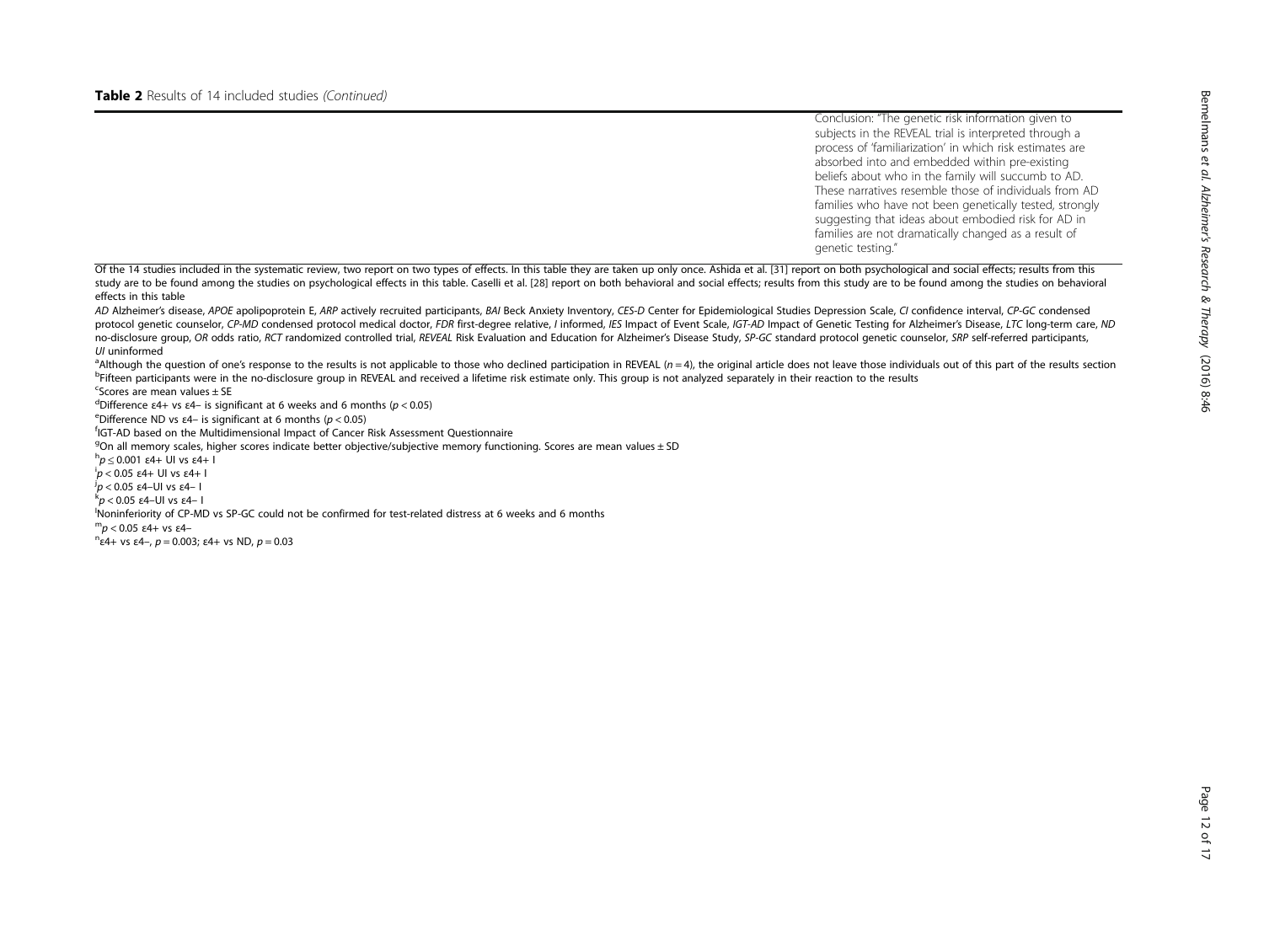questionnaire: 61–73 % of ε4-negative participants and 11–19 % of ε4-positive participants felt relieved after disclosure. Of the ε4-positive participants, 15–30 % felt depressed and 11–22 % felt worried after disclosure, compared with no individuals in the ε4-negative group [[30\]](#page-16-0). Of the REVEAL participants interviewed in the RE-VEAL Qualitative Research Initiative, 24 % of ε4-positive participants were relieved after receiving results, versus 58 % of a group consisting of both ε4-negative participants and individuals from the nondisclosure group. Thirty-five percent of ε4-positive participants expressed greater concern about their risk for AD, describing their results as "depressing", "frightening" and "disappointing", compared with no one in the other group. Forty-one percent of ε4-positive participants were neither relieved nor worried. In the group consisting of ε4-negative participants and people from the nondisclosure group, 36 % of 39 participants felt neither relieved nor worried after learning their results [[25\]](#page-16-0).

#### Memory functioning

One study examined the effects of disclosure on objective and subjective memory functioning. Participants who were aware of being ε4-negative rated multiple aspects of their own memory functioning higher on the MIA and the MFQ than ε4-negative participants who did not know their genotype. Participants who knew they were ε4-positive rated their memory functioning on the capacity subscale of the MIA lower, and performed worse on a logical memory subtest of the WMS-R than ε4-positive participants who were not informed [[32](#page-16-0)].

# Behavioral effects

Six studies assessed one or more behavioral effects, including changes in insurance uptake, health-related behavior and other behavior [\[22](#page-16-0), [24](#page-16-0), [27, 28](#page-16-0), [33, 34\]](#page-16-0). Five of those were part of the REVEAL studies [\[22, 24, 27, 33](#page-16-0), [34](#page-16-0)]. Three studies examined actual and planned changes in insurance uptake within 1 year after disclosure via self-report questionnaires [\[24](#page-16-0), [27](#page-16-0), [34\]](#page-16-0). Health-related behavior changes were assessed by means of yes/no questions on specific behavior changes in three studies [\[22](#page-16-0), [27](#page-16-0), [33](#page-16-0)], and by asking "If APOE ε4-positive/biomarker evidence of AD, you would" followed by several options in a study on hypothetical disclosure [[28](#page-16-0)]. Two studies measured other behavioral effects, one via yes/no questions on specific actual or planned behavior changes [[27](#page-16-0)] and one via the aforementioned question on hypothetical disclosure [\[28](#page-16-0)].

## Insurance uptake

In REVEAL I, in the first year following disclosure, 16.7 % of ε4-positive participants changed long-term care (LTC) insurance, versus 1.9 % of  $\varepsilon$ 4-negative participants and 4.4 % of the nondisclosure group. In addition, 45.8 % of

ε4-positive participants planned to change LTC insurance, versus 22.2 % of ε4-negative participants and 32.6 % of the nondisclosure group. No differences were found in changes to health, life or disability insurance uptake [[24](#page-16-0)]. Data from REVEAL II show that ε4-positive participants are 2.3 times more likely to report an actual or planned change to LTC insurance than people with two ε3 alleles [[34](#page-16-0)]. Secondary analyses of REVEAL II data indicate that the intention to change LTC coverage among ε4-positive participants is limited to those who had self-referred to the study [\[27](#page-16-0)]. In a study of the hypothetical reaction to disclosure, 76 % would get LTC insurance if APOE ε4-positive and 77 % in the case of (nongenetic) biomarker evidence of AD [\[28\]](#page-16-0).

# Health behavior

REVEAL I showed that 12 months after disclosure, ε4-positive participants reported changes in any one of the domains of diet, physical exercise and medication or vitamin intake, more often  $(52 \%)$  than  $\varepsilon$ 4-negative participants (24 %) or the nondisclosure group (30 %). Within each domain, there were no significant differences between the groups [[22](#page-16-0)]. In REVEAL II, 6 weeks after disclosure, ε4-positive participants were almost five times more likely to report changes to dietary supplement intake, but not to diet or physical exercise, than ε4-negative participants [\[33](#page-16-0)]. Secondary analyses of REVEAL II pointed out that ε4-positive participants were more likely to have changed diet 6 weeks after disclosure, mental activities 6 weeks after disclosure and 12 months after disclosure and medication intake 12 months after disclosure than ε4-negative participants, but only if they had self-referred to the study [[27](#page-16-0)]. In a hypothetical disclosure scenario, 90.5 % of respondents would adopt a healthier life style if APOE ε4-positive and 91 % in the case of having (nongenetic) biomarker evidence of AD [\[28](#page-16-0)].

#### Other behavioral effects

Two studies reported on other, planned, behavioral effects [[27](#page-16-0), [28\]](#page-16-0). The REVEAL II study found greater intentions to change retirement plans among ε4-positive participants than ε4-negative participants [[27\]](#page-16-0). In the study on hypothetical disclosure, if people would be found to be ε4-positive or to have nongenetic biomarker evidence of AD, 18.4 and 18.7 % of respondents would spend all their money for pleasure and 11.6 and 10.2 % agreed to the statement that they would seriously consider suicide [\[28\]](#page-16-0).

## Social effects

Four studies reported on social effects, namely the communication of results and the perception of risk in relation to family history [[26, 28](#page-16-0), [31](#page-16-0), [35](#page-16-0)]. Three studies examined results communication; two by asking participants in written questionnaires "Have you told anyone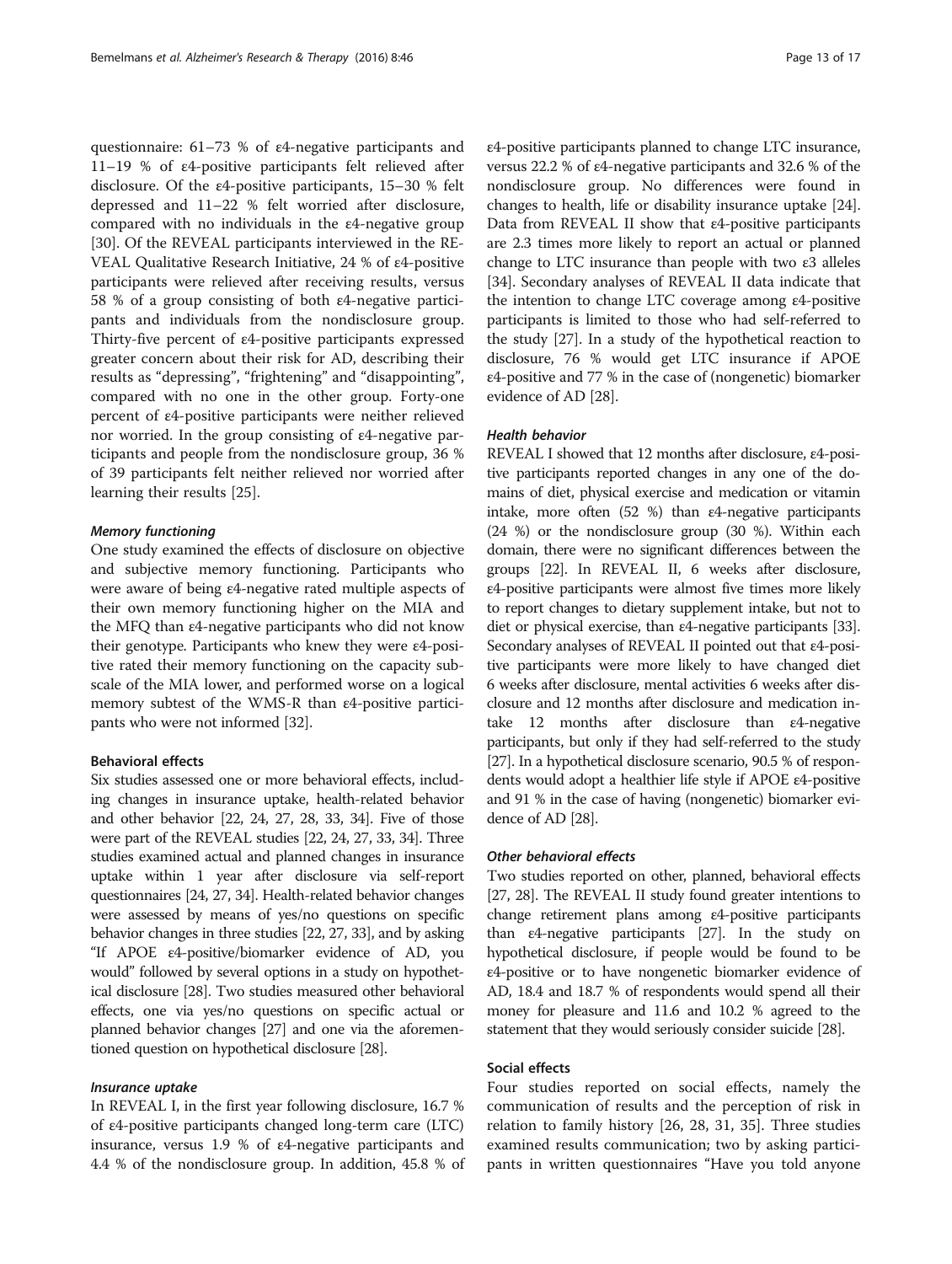your result? If so, who?" [[31](#page-16-0), [35](#page-16-0)]; and one by asking hypothetically "If APOE ε4-positive/biomarker evidence of AD, you would tell …" followed by several options [[28\]](#page-16-0). The results of one of these studies, on the effects communication has on anxiety, depression and testrelated distress, are described in the psychological effects section [[31\]](#page-16-0). Risk perception in relation to family history was studied in open-ended interviews [\[26](#page-16-0)].

# Results communication

In REVEAL II, 81.5 % of participants told at least one person their result; 63.8 % told a family member, 50.9 % their spouse or significant other, 34.7 % a friend and 12.2 % a health professional [[35\]](#page-16-0). In a hypothetical scenario of being APOE ε4-positive, 79.4 % of respondents would tell their physician, 92.3 % their spouse, 84.6 % a sibling, 81.7 % their children, 53 % friends and 60 % their lawyer. In case of having (nongenetic) biomarker evidence of AD, 92.2 % would tell their spouse, 80.6 % a sibling, 75.9 % their children, 46.5 % friends and 53.8 % their lawyer [\[28\]](#page-16-0).

#### Perception

In one study, interviews were conducted with two groups of FDRs of AD patients; the first group consisted of individuals who had undergone genetic testing (REVEAL participants), and the second contained people who had not received information on the genetics of AD [[26\]](#page-16-0). Ideas on the causation of AD and personal risk of developing AD were found to be similar in these groups, suggesting that receiving information on the genetics of AD and undergoing genetic testing for AD does not strongly alter these ideas. The REVEAL participants included in this study considered genetic test results that corresponded with prior beliefs regarding their risk of AD based on family history to be "not new", whereas if test results conflicted with prior beliefs then family history was often more compelling in participants' self-perception of risk. Some participants turned out APOE ε4-negative but continued to feel their actual risk was higher than the risk they learned, because of their family history.

# **Discussion**

In this review on the psychological, behavioral and social effects of disclosing genetic and nongenetic AD biomarkers to cognitively healthy research participants we found that disclosing an APOE ε4 genotype to cognitively healthy FDRs of AD patients in a controlled research context does not appear to result in anxiety or depression [\[23](#page-16-0), [29\]](#page-16-0). Being informed of ε4-positivity does lead to an increase in testrelated distress, LTC insurance uptake and health-related behavior changes when compared with the disclosure of ε4-negativity, and possibly influences memory functioning  $[22-24, 29, 32-34]$  $[22-24, 29, 32-34]$  $[22-24, 29, 32-34]$  $[22-24, 29, 32-34]$  $[22-24, 29, 32-34]$  $[22-24, 29, 32-34]$  $[22-24, 29, 32-34]$  $[22-24, 29, 32-34]$  $[22-24, 29, 32-34]$  $[22-24, 29, 32-34]$ . In addition, in people with a family history of AD, disclosure of APOE genotype does not radically alter beliefs regarding the causation of AD and personal risk [\[26\]](#page-16-0). No studies reporting on the impact of disclosure of nongenetic biomarkers were identified. Only a single study on hypothetical disclosure referred to both genetic and nongenetic biomarkers.

Based on these studies, disclosure of APOE genotype is often considered to result in relief in case of low risk and to be "safe" in case of high risk [\[18, 36](#page-16-0)]. Whereas the first part of this conclusion seems justified [[37](#page-16-0), [38](#page-16-0)], several remarks can be made regarding the second.

First, in every study in which genotype was disclosed (except for [\[32](#page-16-0)]), participants were FDRs of AD patients. In these individuals the effects of genotype disclosure can be expected to be relatively small, because most may already suspect to be at increased risk on the basis of their family history. Interviews with participants with a FDR with AD show that those with an ε4 allele are indeed not surprised, whereas those without an ε4 allele sometimes find it hard to believe [\[26](#page-16-0)]. Hence, results from this particular study population cannot simply be generalized to other groups. In research participants who do not have a family history of AD or who are unaware of the increased risk that is associated with being a FDR of an AD patient, the impact of APOE genotype disclosure may be more substantial. The results of the REVEAL III study, in which a quarter of the participants were not FDRs of AD patients, are expected to show the impact of disclosure in this group and are eagerly awaited [[27\]](#page-16-0).

Second, although disclosure does not on average result in more depression, careful interpretation of these results is warranted. In one of the studies, 24 participants (9 %) scored above the clinical cutoff score for depression 12 months after disclosure, while 21 of them scored below this threshold at baseline [[31\]](#page-16-0). In another study, between 15 and 30 % of participants agreed to a statement of feeling depressed after disclosure of an increased AD risk, whereas none of the low-risk individuals did so [\[30](#page-16-0)]. It must be noted that these were all participants who underwent psychological screening prior to inclusion, and that it is currently unknown whether the impact of receiving biomarker results is different in people who already experience psychological problems at baseline. These findings suggest that while the impact of disclosure may be low on average, there may be negative consequences for a subset of participants. Although this subset is relatively small, because AD research initiatives aim to recruit large numbers of research participants, a considerable number of people could be negatively affected [\[5, 6\]](#page-15-0).

Third, disclosure of an increased genetic risk may negatively influence subjective and objective memory functioning in people without cognitive impairment prior to disclosure [\[32\]](#page-16-0). Risk disclosure may thus not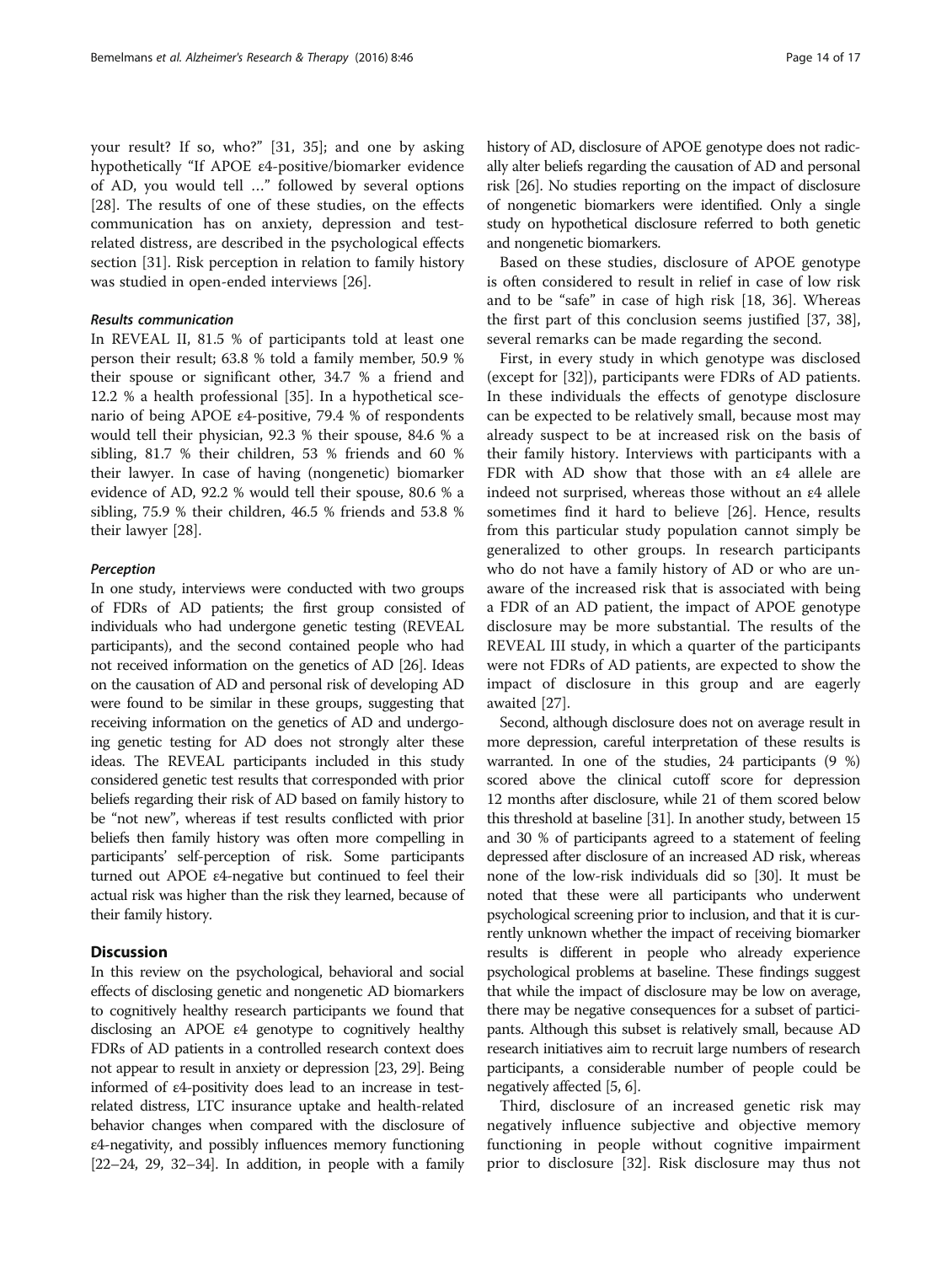only lead to a perceived diminishment in memory functioning, but also to a measurable diminishment. A similar effect is known from drug trials in which information on side effects can induce those very symptoms, a phenomenon referred to as the "nocebo" or negative placebo effect. This is supposedly the result of negative expectations regarding the side effects of the intervention [[39\]](#page-16-0). Labeling someone as being at high risk of developing AD may in the same way create negative expectations of one's own memory functioning, resulting in actual diminished functioning [[40\]](#page-16-0).

Fourth, the reported behavior changes after learning one carries an APOE ε4 allele are not merely positive. On the one hand, the increase in LTC insurance uptake reported by ε4-positive participants can be considered a benefit because it corresponds to an important reason why people want to know their AD risk, namely to plan for the future and arrange personal affairs [[41](#page-16-0)–[43\]](#page-16-0). At the same time, fear of insurance discrimination is among the main reasons why people do not want genetic susceptibility testing [[41](#page-16-0), [42](#page-16-0)]. Because the increase in LTC insurance uptake by those at increased risk of developing AD indicates a potential for adverse selection [\[24, 34\]](#page-16-0), which insurers may seek to prevent by charging at-risk individuals more or even refusing them as clients, this fear is not farfetched; for instance, current US legislation to protect citizens against insurance discrimination on the basis of genetic information does not apply to LTC and disability insurance [[44](#page-16-0)]. Although seemingly innocent, increasing dietary supplement intake may also have negative consequences. It may give people a false sense of control over their situation, as the most frequently taken supplement after genotype disclosure, vitamin E [\[33\]](#page-16-0), does not help in preventing AD [\[45\]](#page-16-0). In fact, it may even have a paradoxically negative effect on cognition in some [[46](#page-16-0)] and has significant potential side effects [[47](#page-16-0)].

The conclusion that disclosing increased genetic risk of AD to healthy research participants is "safe" [[18, 36](#page-16-0)] thus deserves some nuance. The current findings cannot be extrapolated to nongenetic biomarkers because there are potentially important differences [\[48](#page-16-0)]. In particular, the presence of nongenetic biomarkers compatible with an "AD profile", such as a positive amyloid PET scan, is increasingly considered not only as indicative of pathological processes that may eventually lead to the development of AD, but as defining the disease itself, even in the absence of symptoms. In recent research criteria, persons with AD-related nongenetic biomarkers are labeled as being in a "preclinical stage of Alzheimer's disease" [[4,](#page-15-0) [49\]](#page-16-0) suggestive of the inevitable onset of dementia in the future. Although the one study on hypothetical disclosure shows similar envisioned reactions to receiving genetic and nongenetic AD biomarker results, it also shows that one-third of the respondents do not associate (nongenetic) biomarker evidence of AD with either the presence of AD or an increased risk of developing AD [[28](#page-16-0)]. If people receive nongenetic biomarker results in a research context in which they learn that nongenetic biomarkers are not merely risk factors but reflect an ongoing biological process, their response may strongly differ from their reaction to genetic biomarkers.

#### Limitations of this systematic review

The present systematic review does not consider risk perception as a psychological effect in itself and because of that the search strategy does not cover this aspect. Gaining a full understanding of the effects of AD biomarker disclosure will need to involve further study of how individual risk perception mediates the information disclosed and psychological or behavioral effects. How one perceives one's risk may not always be in line with the risk estimate one received and/or recalls [[50\]](#page-16-0). In that case, instead of mediating, the (wrongly) perceived risk may directly cause psychological effects. Finally, risk perception understood in relation to self-perception is an outcome of interest in itself too. Do participants to whom risk is disclosed see themselves the same as before? Or as people who are destined to develop AD? Or maybe even as people who are already ill, waiting for symptoms to manifest [\[51](#page-16-0)]?

A second limitation concerns the risk of bias in individual studies. Although we considered all eligible studies of sufficient quality and none as having a high risk of bias, limited bias could have influenced the results. The included studies do not explicitly mention having excluded people with subjective cognitive complaints. An uneven distribution of people with cognitive complaints over the ε4-positive and ε4-negative groups could have interacted with and obscured the relation between the disclosed result and the impact of disclosure. The results of those studies particularly prone to bias (e.g., because of a nonrandomized study design) were and should be interpreted with caution.

Finally, the identified studies had limited heterogeneity, both with regard to the type of biomarker disclosed (APOE genotype only) and with regard to the study population (all US cultural background, mostly FDRs of AD patients and only people without psychological complaints at baseline). Because studies on the public interest in predictive genetic testing for AD show significant cultural differences [[52\]](#page-16-0), the effects of disclosure may also differ across cultures and settings. Furthermore, because people with moderate to high levels of anxiety, depression and distress at baseline were excluded from the identified studies, the effect of disclosure on these potentially more vulnerable people, is at present unknown. Therefore, one should be careful in extrapolating the results of these studies to other settings and research participant groups.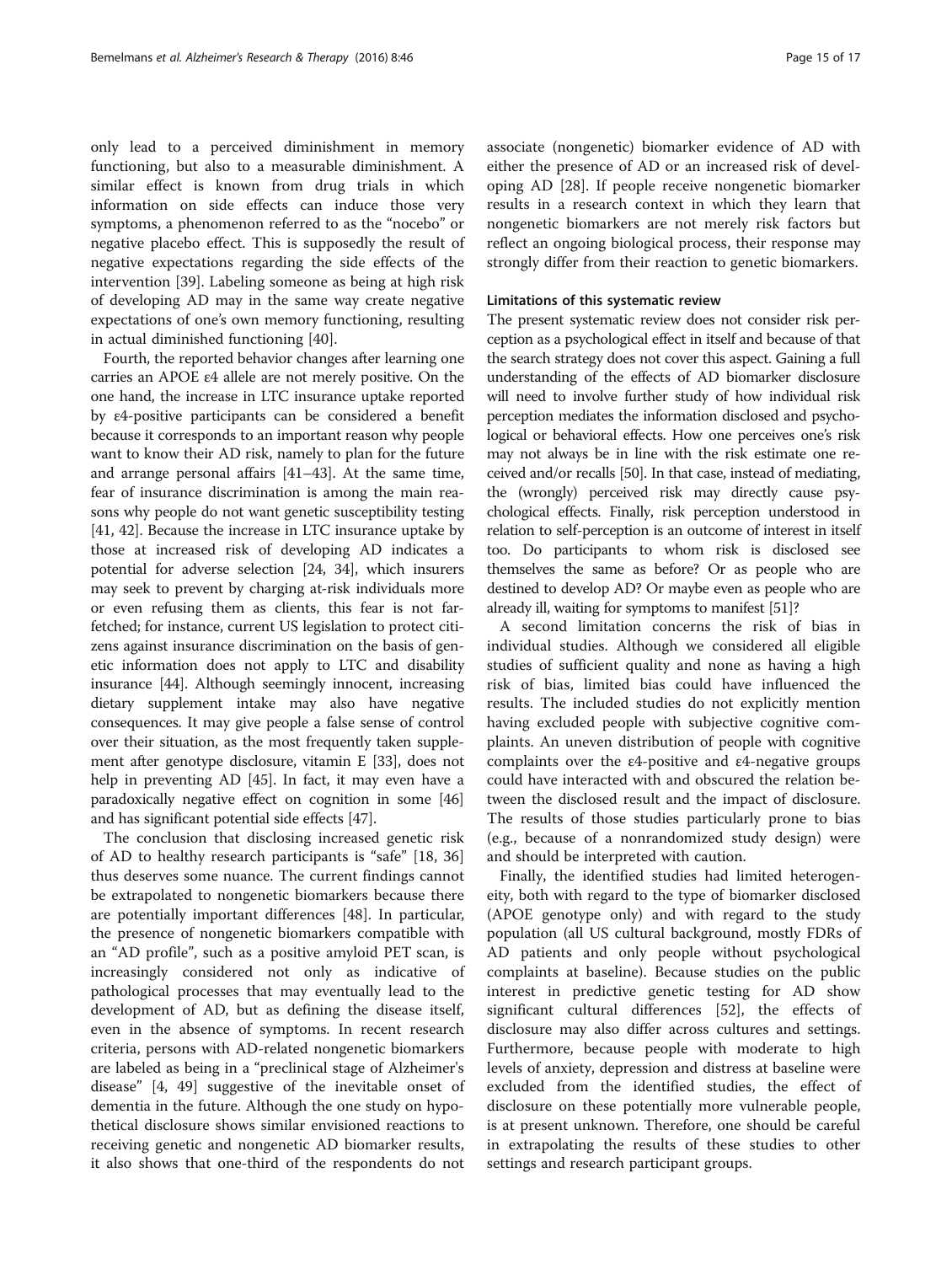# <span id="page-15-0"></span>Conclusions

In the context of research, the disclosure of an APOE ε4 genotype overall has no major psychological, behavioral and social impact on cognitively healthy FDRs of patients with AD. The disclosure does, however, lead to elevated test-related distress, depressive symptoms in some, increased uptake of LTC insurance and changes in health-related behavior such as dietary supplement intake. Furthermore, it may affect subjective and objective memory functioning. The impact of disclosing other, nongenetic, biomarkers such as amyloid PET scans or CSF abnormalities is currently unknown. Knowledge of this impact is needed for research projects to decide on whether, when and how biomarker results should be disclosed. Moreover, it will enable institutional review boards to make informed judgments of the risk–benefit ratios in proposed studies, and potential participants in choosing whether or not to participate. Therefore, before engaging in large-scale research projects disclosing biomarkers other than APOE genotype to persons without a family history of AD, research on the psychological, behavioral and social impact of this disclosure is indispensable.

# Additional files

[Additional file 1:](dx.doi.org/10.1186/s13195-016-0212-z) Includes the full search strategy per electronic database. (DOCX 15 kb)

[Additional file 2:](dx.doi.org/10.1186/s13195-016-0212-z) A table presenting the data extraction form used for quality assessment of the included studies and data synthesis. (DOCX 14 kb)

[Additional file 3:](dx.doi.org/10.1186/s13195-016-0212-z) A table presenting the potential for bias in individual studies via an assessment of main potential sources and types of bias per study included in the systematic review. (DOCX 18 kb)

#### Abbreviations

AD: Alzheimer's disease; APOE: Apolipoprotein E; BAI: Beck Anxiety Inventory; CES-D: Center for Epidemiologic Studies Depression Scale; CSF: Cerebrospinal fluid; ε4: Apolipoprotein E ε4 allele; FDR: First-degree relative; IES: Impact of Event Scale; LTC: Long-term care; MFQ: Memory Functioning Questionnaire; MIA: Metamemory in Adulthood; PET: Positron emission tomography; REVEAL: Risk Evaluation and Education for Alzheimer's Disease Study; ROCFT: Rey-Osterrieth Complex Figure Test; WMS-R: Wechsler Memory Scale Revised

#### Acknowledgements

The authors thank Wichor Bramer, information specialist at the Erasmus Medical Center library, for his contribution in generating search strategies for all electronic databases.

# Funding

This work was performed within the European Prevention of Alzheimer's Dementia consortium (EPAD), which is funded by the Innovative Medicines Initiative under grant agreement 115736. The research question of this systematic review arose within the ethical work package providing guidance to the EPAD project, an AD prevention study that will soon recruit large numbers of cognitively healthy participants on which biomarker examinations will be performed. The design of the review, data collection, analysis and interpretation were not influenced by the funding body, neither was the writing of the manuscript. SB and CB receive funding from the Cambridge NIHR Biomedical Research Centre for related work.

#### Availability of data and materials

All conclusions drawn are based on published data from included studies that are presented in Table [2](#page-5-0) of this article and can be retrieved by searching the original articles. The protocol of this systematic review is available upon request.

#### Authors' contributions

SASAB participated in the design of the review, the development of the search strategies and screening and selection of eligible articles, carried out the critical appraisal and data extraction, and was involved in data synthesis, data interpretation and writing the manuscript. KT contributed to the design of the review and the development of search strategies, and participated in screening and selection of eligible articles, data synthesis and interpretation, and in writing the manuscript. EMB contributed to the design of the review, screening and selection of eligible articles, data synthesis and interpretation, and writing the manuscript. RJM contributed to the design of the review and interpretation of the data and revised the manuscript. SB contributed to the design of the review and interpretation of the data and revised the manuscript. CB contributed to the conception and design of the review, interpretation of the data and critical revision of the manuscript. MHS contributed to the design of the review and interpretation of the data and revised the manuscript. ER guided the design of the review, the data acquisition, analysis, synthesis and interpretation and writing of the manuscript. All authors approved the manuscript.

#### Authors' information

Not applicable.

#### Competing interests

The authors declare that they have no competing interests.

#### Consent for publication

Not applicable.

#### Ethics approval and consent to participate Not applicable.

#### Author details

<sup>1</sup>Department of Neurology, Radboudumc, Geert Grooteplein-Zuid 10, 6525 GA Nijmegen, The Netherlands. <sup>2</sup>Department of Medical Ethics and Philosophy of Medicine, Erasmus MC, Wytemaweg 80, 3015 CN Rotterdam, The Netherlands. <sup>3</sup>Cambridge Institute of Public Health, University of Cambridge, Forvie Site, Robinson Way, Cambridge CB2 0SR, UK.

#### Received: 29 May 2016 Accepted: 4 October 2016 Published online: 10 November 2016

#### References

- 1. Daviglus ML, Plassman BL, Pirzada A, Bell CC, Bowen PE, Burke JR, et al. Risk factors and preventive interventions for Alzheimer disease: state of the science. Arch Neurol. 2011;68:1185–90.
- 2. Bateman RJ, Xiong C, Benzinger TL, Fagan AM, Goate A, Fox NC, et al. Clinical and biomarker changes in dominantly inherited Alzheimer's disease. N Engl J Med. 2012;367:795–804.
- 3. Villemagne VL, Burnham S, Bourgeat P, Brown B, Ellis KA, Salvado O, et al. Amyloid beta deposition, neurodegeneration, and cognitive decline in sporadic Alzheimer's disease: a prospective cohort study. Lancet Neurol. 2013;12:357–67.
- 4. Sperling RA, Aisen PS, Beckett LA, Bennett DA, Craft S, Fagan AM, et al. Toward defining the preclinical stages of Alzheimer's disease: recommendations from the National Institute on Aging-Alzheimer's Association workgroups on diagnostic guidelines for Alzheimer's disease. Alzheimers Dement. 2011;7:280–92.
- 5. Sperling RA, Rentz DM, Johnson KA, Karlawish J, Donohue M, Salmon DP, et al. The A4 study: stopping AD before symptoms begin? Sci Transl Med. 2014;6:228fs13.
- 6. Ritchie CW, Molinuevo JL, Truyen L, Satlin A, Van der Geyten S, Lovestone S, et al. Development of interventions for the secondary prevention of Alzheimer's dementia: the European Prevention of Alzheimer's Dementia (EPAD) project. Lancet Psychiatry. 2016;3:179–86.